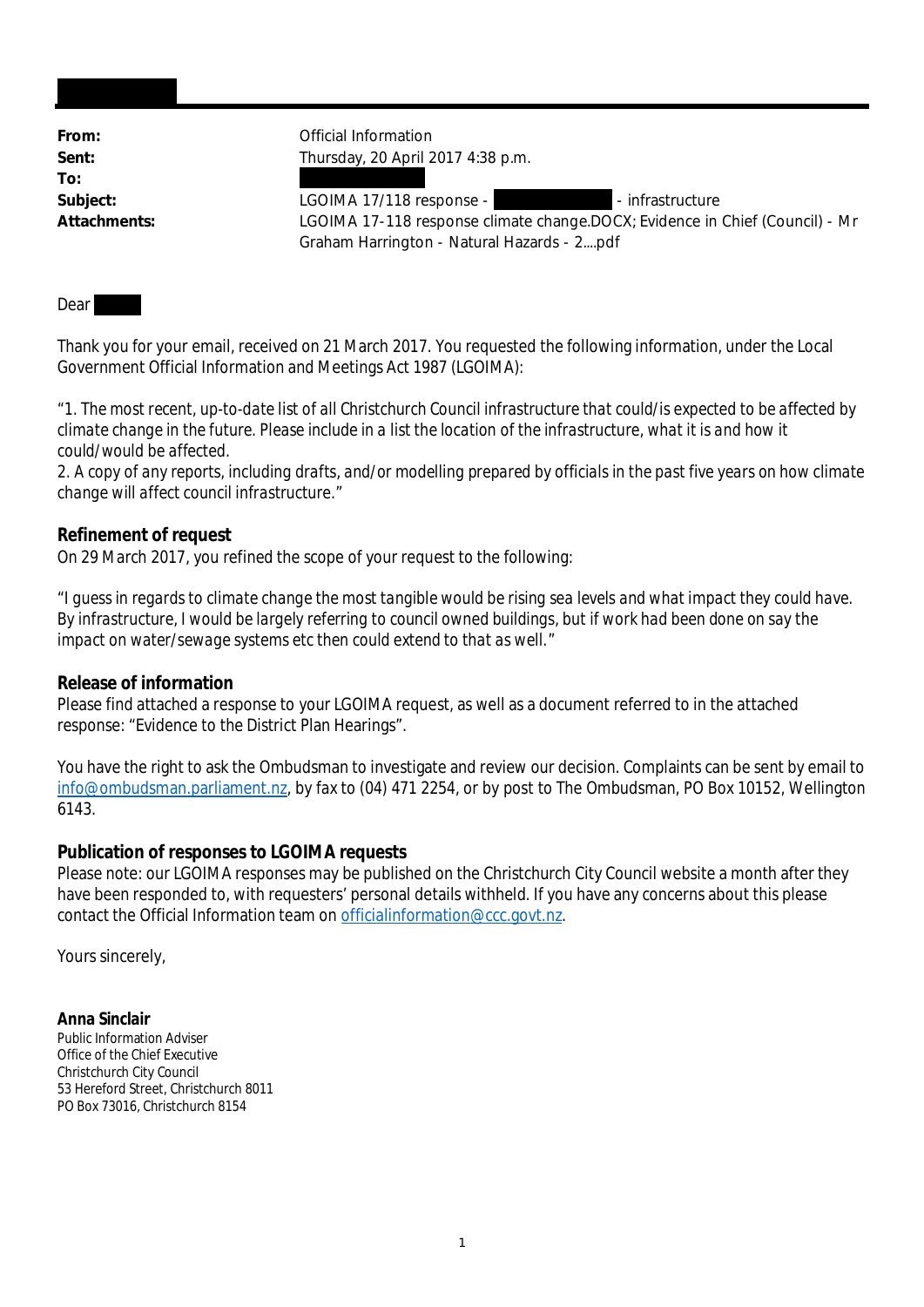*With respect, I request the following information under the terms of the LGOIMA Act 1989:*

*1. The most recent, up-to-date list of all Christchurch Council infrastructure that could/is expected to be affected by climate change (refined to sea level rise) in the future. Please include in a list the location of the infrastructure, what it is and how it could/would be affected.*

The Council does not hold a list of all Christchurch Council infrastructure that could/is expected to be affected by climate change in the future. Therefore, we are refusing this part of your request under section 17(e) of the LGOIMA – the information requested does not exist or cannot be found.

*2. A copy of any reports, including drafts, and/or modelling prepared by officials in the past five years on how climate change will affect council infrastructure.*

Climate change information has been, and will be considered, along with the final planning provisions in the Christchurch Replacement District Plan, as the Council plans the maintenance, repair and rebuild of the Council's infrastructure and facilities across the city.

For example, information from the Coastal Hazard Assessment Report (2015) was factored into the planning, design and budget for the Sumner Community Facility and Library.

Council strategies and plans which consider climate change include:

 $\mathbf{r}$ **Infrastructure Strategy 2015-2045**

Report available at <https://ccc.govt.nz/search-results/?gsaQuery=Infrastructure+Strategy>

**The Proposed Christchurch Replacement District Plan** Report available at <http://proposeddistrictplan1.ccc.govt.nz/>

**Climate Smart Strategy 2010-2025** Report available at [https://ccc.govt.nz/the-council/plans-strategies-policies-and](https://ccc.govt.nz/the-council/plans-strategies-policies-and-bylaws/strategies/climate-smart-strategy/)[bylaws/strategies/climate-smart-strategy/](https://ccc.govt.nz/the-council/plans-strategies-policies-and-bylaws/strategies/climate-smart-strategy/)

In the past five years, the Council has commissioned reports to help gain an understanding of the effects of climate change, including sea level rise and the increasing frequency and severity of weather events and their potential effects.

These reports include:

- **Coastal Hazard Assessment Report (2015**). This report is currently undergoing a second peer  $\mathcal{L}^{\text{max}}$ review. The revision is expected to be completed in May. Report available at <https://www.ccc.govt.nz/environment/land/coast/coastalhazards/technical-reports/>
- **Effects of Sea Level Rise for Christchurch City (Tonkin & Taylor 2013)** available at the  $\mathcal{L}^{\text{max}}$ above link, under 'previous report'
- $\mathcal{L}^{\text{max}}$ **Evidence to the District Plan Hearings** – Graham Harrington (attached, Refer sections 6.3, 6.4)
- **Ōtākaro /Avon River Stormwater Management Plan**. Report available at http://files.ecan.govt.nz/public/consent-projects/cccstormwater/02\_CRC160056\_Application\_Avon\_Stormwater\_Management\_Plan.PDF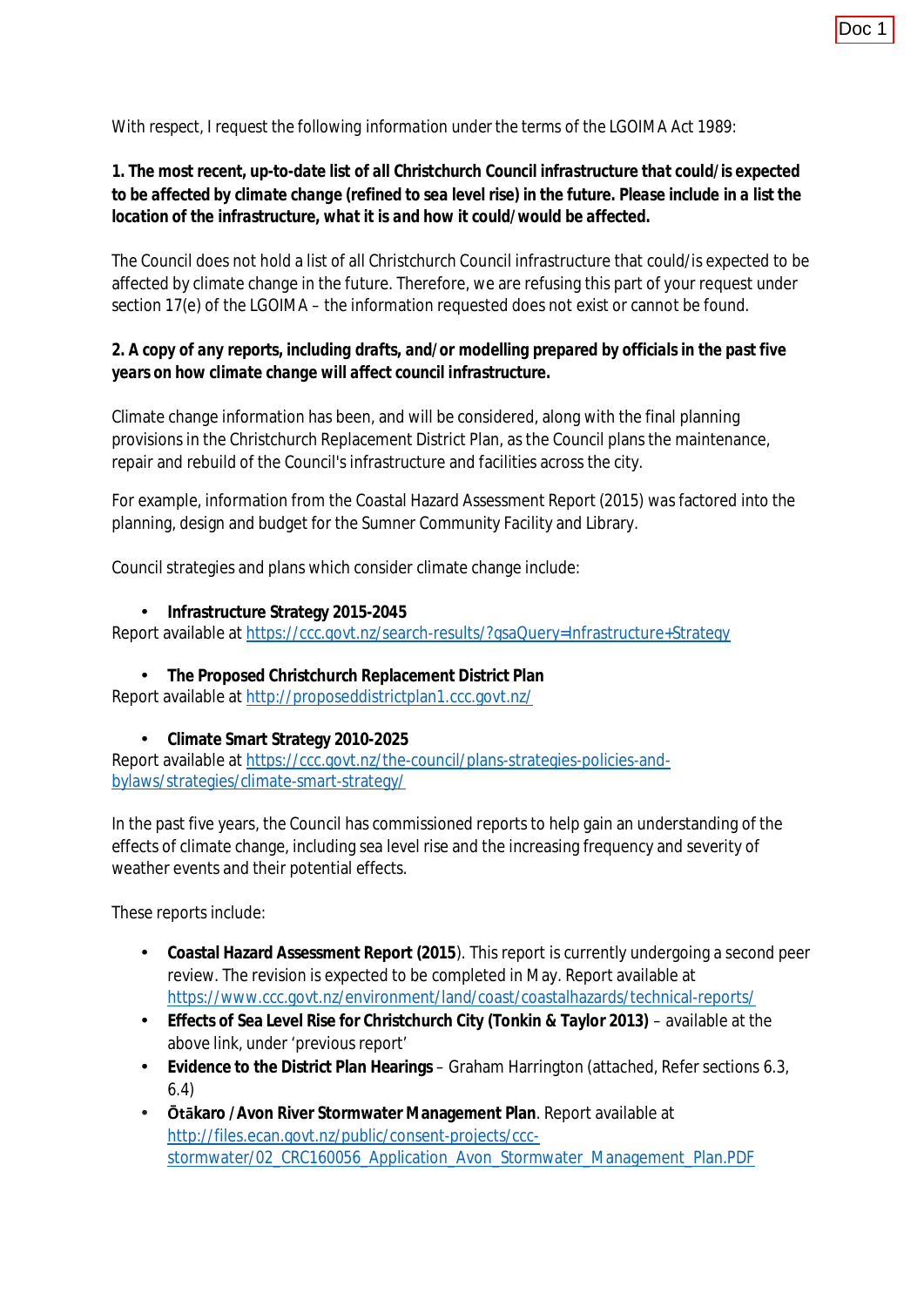- Ÿ, **Comprehensive Stormwater Network Discharge consent**. Report available at: [https://ecan.govt.nz/do-it-online/resource-consents/notifications-and-submissions/current](https://ecan.govt.nz/do-it-online/resource-consents/notifications-and-submissions/current-consent-projects/christchurch-city-council-comprehensive-stormwater-network-discharge/)[consent-projects/christchurch-city-council-comprehensive-stormwater-network-discharge/](https://ecan.govt.nz/do-it-online/resource-consents/notifications-and-submissions/current-consent-projects/christchurch-city-council-comprehensive-stormwater-network-discharge/)
- **Estuary Tidal Barrier Pre-Feasibility Study**. Report available at: [https://www.ccc.govt.nz/assets/Documents/Environment/Water/Tidal-Barrier/Avon-](https://www.ccc.govt.nz/assets/Documents/Environment/Water/Tidal-Barrier/Avon-Heathcote-Estuary-Tidal-Barrier-Pre-Feasibility-Study.pdf)[Heathcote-Estuary-Tidal-Barrier-Pre-Feasibility-Study.pdf](https://www.ccc.govt.nz/assets/Documents/Environment/Water/Tidal-Barrier/Avon-Heathcote-Estuary-Tidal-Barrier-Pre-Feasibility-Study.pdf)

# **The Land Drainage Recovery Programme**

In responding to the Canterbury Earthquake Sequence the Council initiated the Land Drainage Recovery Programme in 2012. This programme investigates and undertakes physical works to repair damage to waterways and address increases in flood risk across the city. Within this programme there are a large number of projects. Many of these projects have considered the impacts of climate change on the community and the wider stormwater / land drainage networks (through consideration of sea level rise resilience / adaptation or allowing for increased rainfall intensity in design capacity) in order to make informed decisions on infrastructure. The scale of the programme is significant and the number of reports available that, in part, consider the effects of climate change is extensive.

However, the Council's understanding of climate change impacts is still being enhanced through further investigation with projects currently underway looking at the long term future for flood management. Some of this work was triggered by a report to Council's Infrastructure, Transport and Environment Committee in July 2016:

http://christchurch.infocouncil.biz/Open/2016/07/ITEC\_20160712\_AGN\_519\_AT\_WEB.htm (Item 6).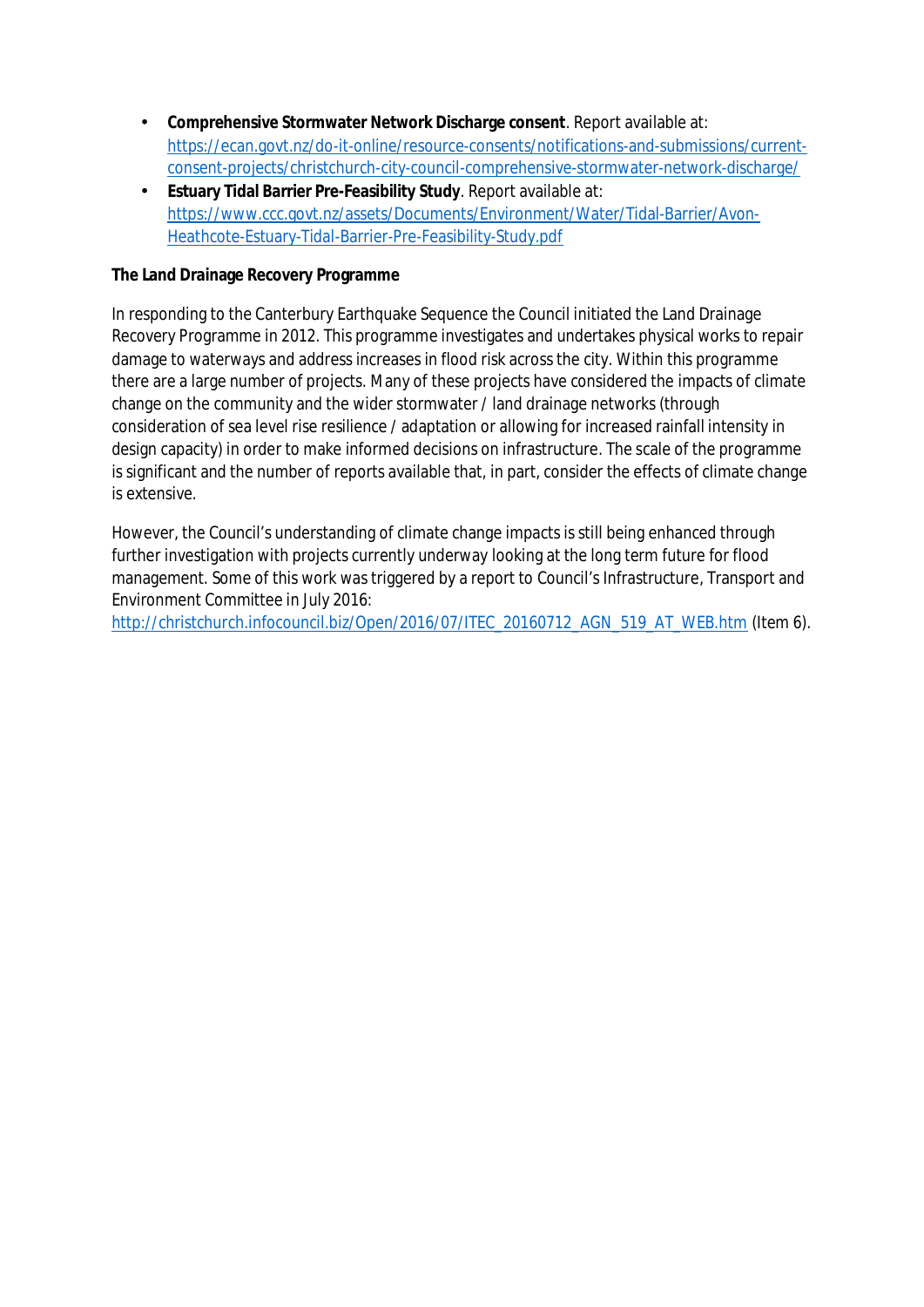#### **BEFORE THE CHRISTCHURCH REPLACEMENT DISTRICT PLAN INDEPENDENT HEARINGS PANEL**

**IN THE MATTER** of the Resource Management Act 1991 and the Canterbury Earthquake (Christchurch Replacement District Plan) Order 2014

#### **AND**

**IN THE MATTER** of the Natural Hazards Proposal

### **STATEMENT OF EVIDENCE OF GRAHAM JAMES HARRINGTON ON BEHALF OF CHRISTCHURCH CITY COUNCIL**

## **SURFACE WATER PLANNER**

#### **13 FEBRUARY 2015**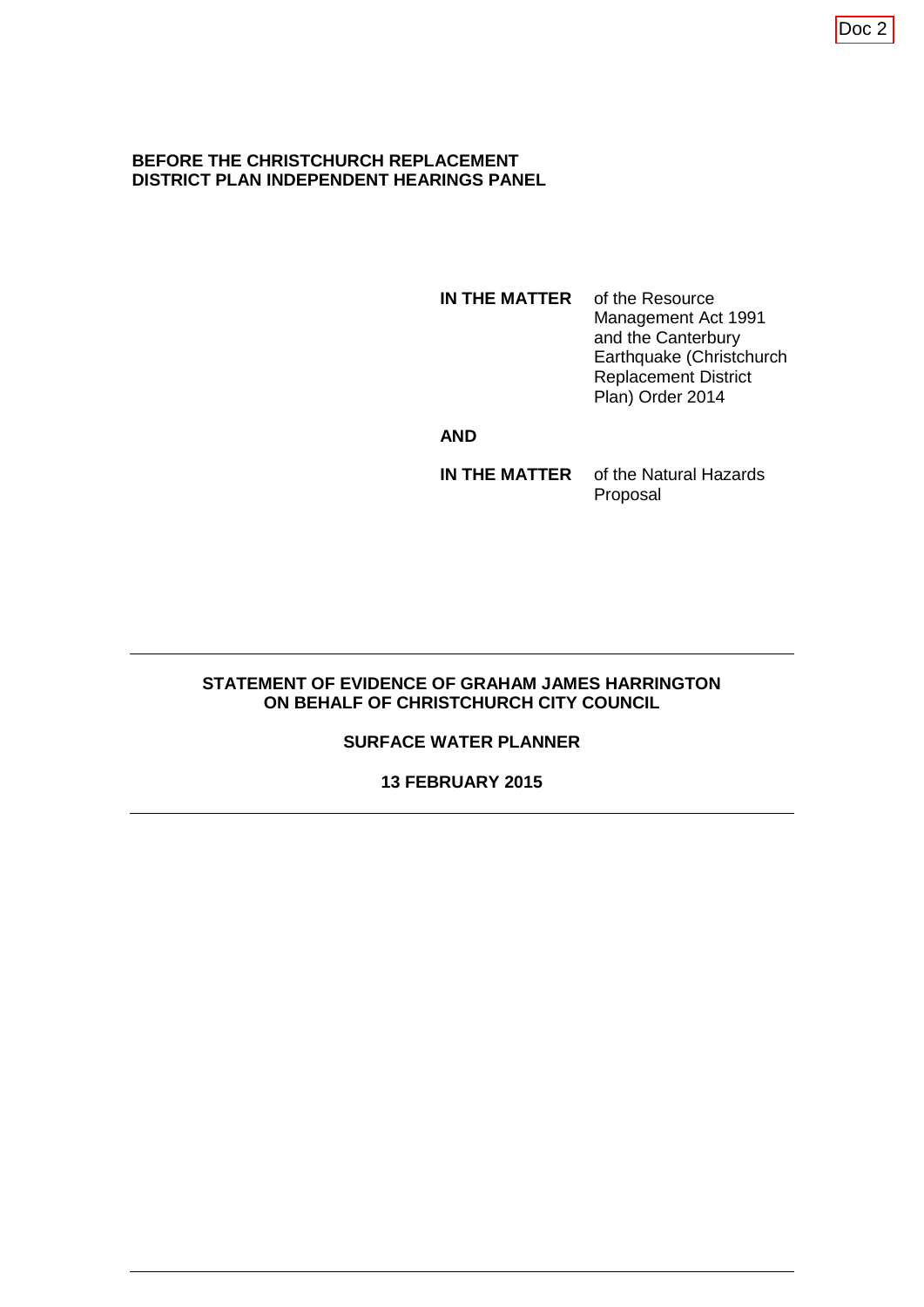# **TABLE OF CONTENTS**

| 5. BACKGROUND OF FLOODING MODELLING AND MAPPING OF FLOOD |  |
|----------------------------------------------------------|--|
|                                                          |  |
|                                                          |  |
|                                                          |  |
|                                                          |  |
|                                                          |  |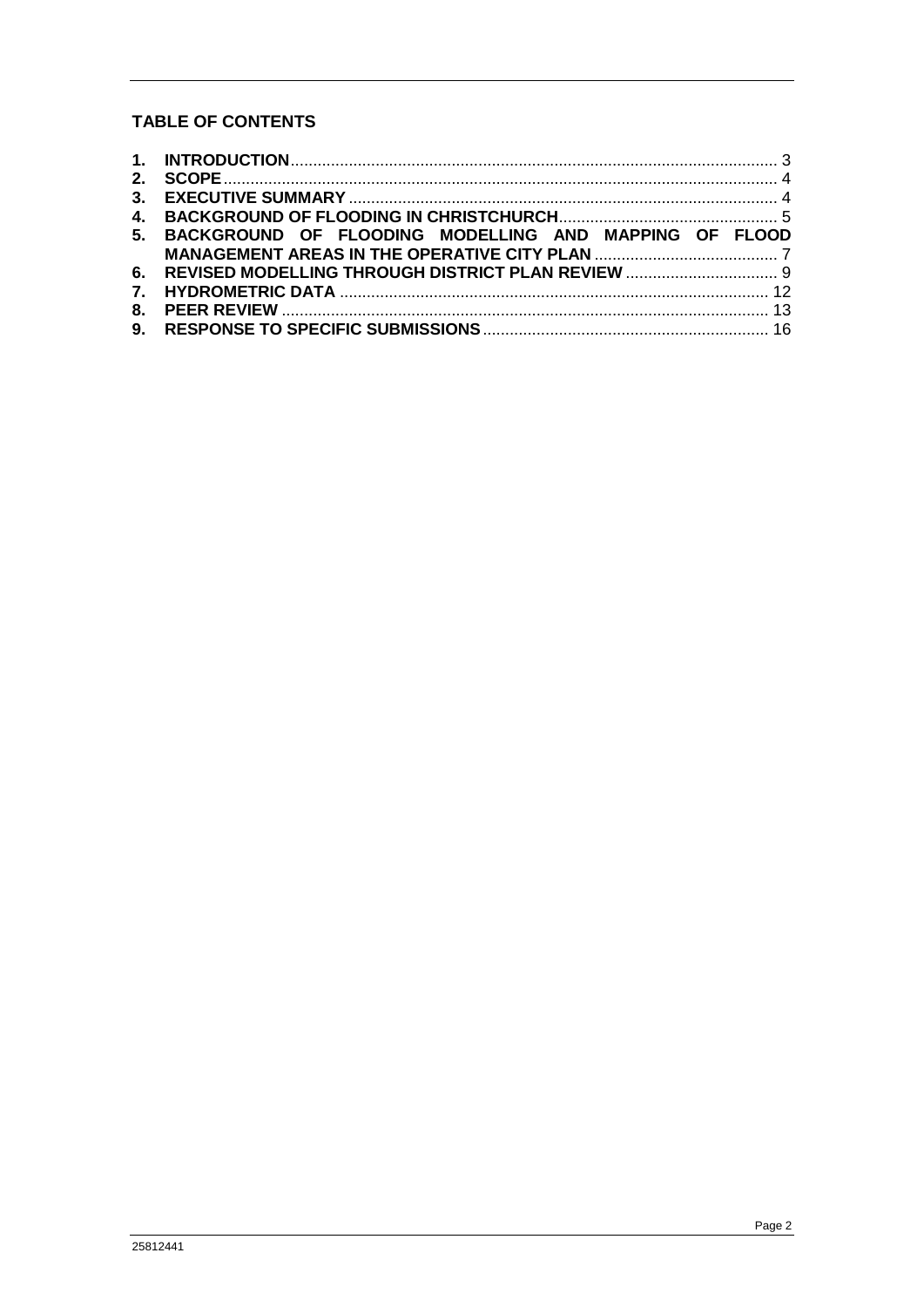## <span id="page-5-0"></span>**1. INTRODUCTION**

- **1.1** My full name is Graham James Harrington. I am the Senior Surface Water Planner in the Christchurch City Council's City Operations Group's Assets and Network Planning section.
- **1.2** My role involves overseeing the city's hydrometric network which involves monitoring of rainfall, surface water levels and groundwater levels. It also involves overseeing many of the river and catchment modelling projects which are mostly performed by consultants engaged by the Council.
- **1.3** I have worked for the Christchurch City Council (**Council**) for the last nine years. Prior to joining the Council I worked for 29 years with the Ministry of Agriculture, initially as a soil and water engineer and subsequently in a number of management positions within the Ministry. I have a Masters of Engineering with distinction from the University of Canterbury.
- **1.4** I have extensive experience in the development of management plans for stormwater and drainage issues in Christchurch. I have been closely involved in providing advice on flood management issues both before and after the Canterbury earthquakes. This has included modelling flood risks and designing regulatory responses to changing flood event conditions and risks.
- **1.5** I confirm that I have read the Code of Conduct for Expert Witnesses contained in the Environment Court Practice Note 2014 and that I agree to comply with it. I confirm that I have considered all the material facts that I am aware of that might alter or detract from the opinions that I express, and that this evidence is within my area of expertise, except where I state that I am relying on the evidence of another person.
- **1.6** I attended the facilitated caucusing of flood experts on 19 January 2015 and have signed the joint statement of the experts as a result.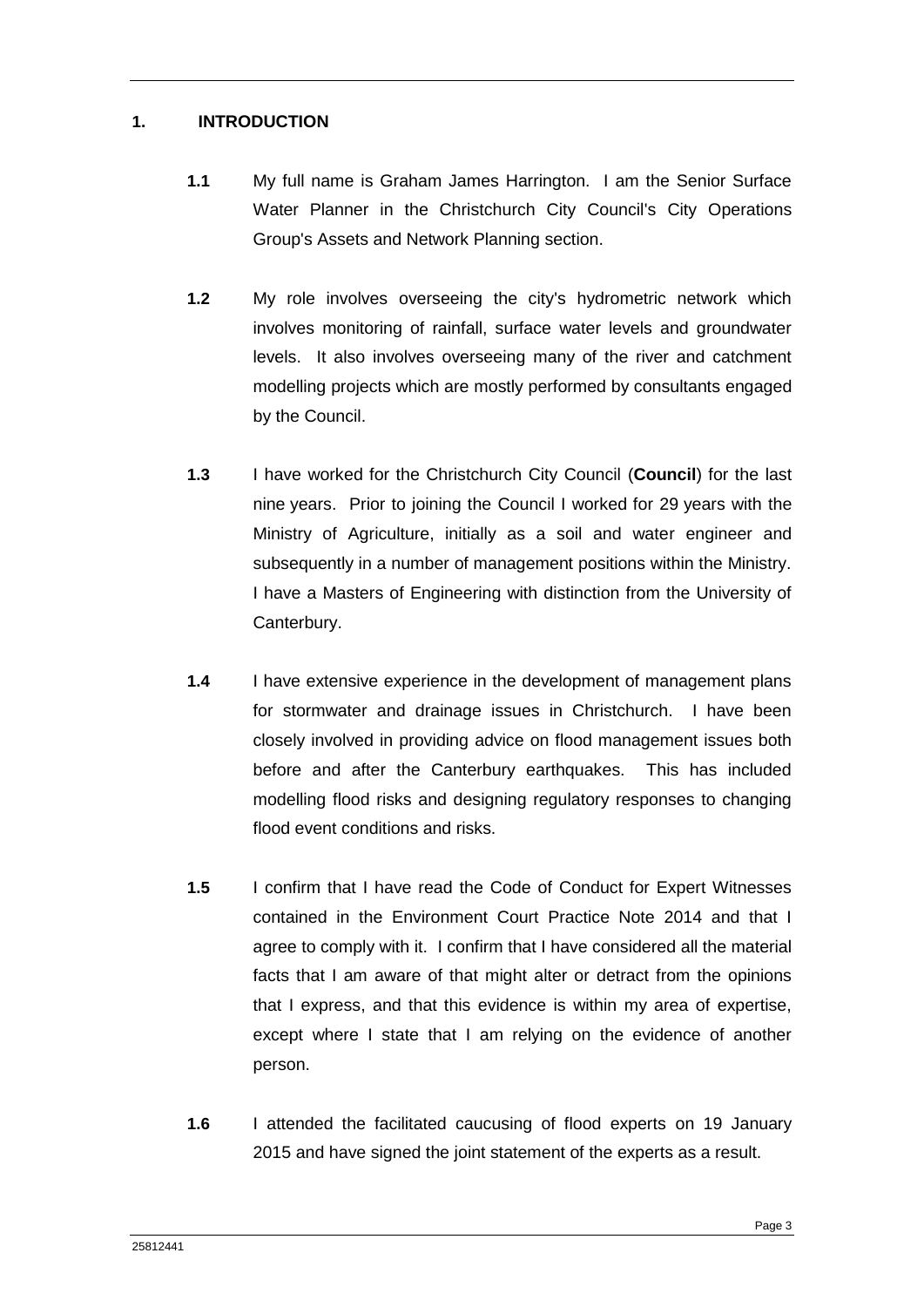- **1.7** The key documents I have used, or referred to, in forming my view while preparing this brief of evidence are listed below or appear in context in my evidence:
	- (a) the Natural Hazards Proposal;
	- (b) the section 32 evaluation report; and
	- (c) the statements of evidence of Ms Iris Brookland, Mr Greg Whyte and Mr Mark Ivamy.

# <span id="page-6-0"></span>**2. SCOPE**

- **2.1** My evidence is on the flooding aspects of the Natural Hazards Proposal. I explain the flooding issues that exist in Christchurch, and provide some background to the flooding modelling in Christchurch and how the model results have been subject to a form of quality assurance.
- $\lambda$
- **2.2** I also respond to a number of submissions in my evidence.

# <span id="page-6-1"></span>**3. EXECUTIVE SUMMARY**

- **3.1** Christchurch plans to use the pRDP to give effect to Policy 11.3.2 of Canterbury Regional Policy Statement (**RPS**). It requires that development be avoided in areas subject to a 1/200 year return interval flood event however mitigation is permitted if there is no increased risk to life and provided the subdivision, use or development meets the other criteria set out in Policy 11.3.2, which includes a consideration as to whether it is likely that the property would suffer material damage in an inundation event
- **3.2** One commonly used form of mitigation is that the floor levels are set above the 1/200 year level and this has the result that the vulnerable dwelling floors are protected and the neighbourhoods are resilient and self reliant. In addition the pDRP will be used to identify flood ponding areas which should remain and act as natural detention basins which will keep flood peaks to a minimum in flood prone areas. High hazard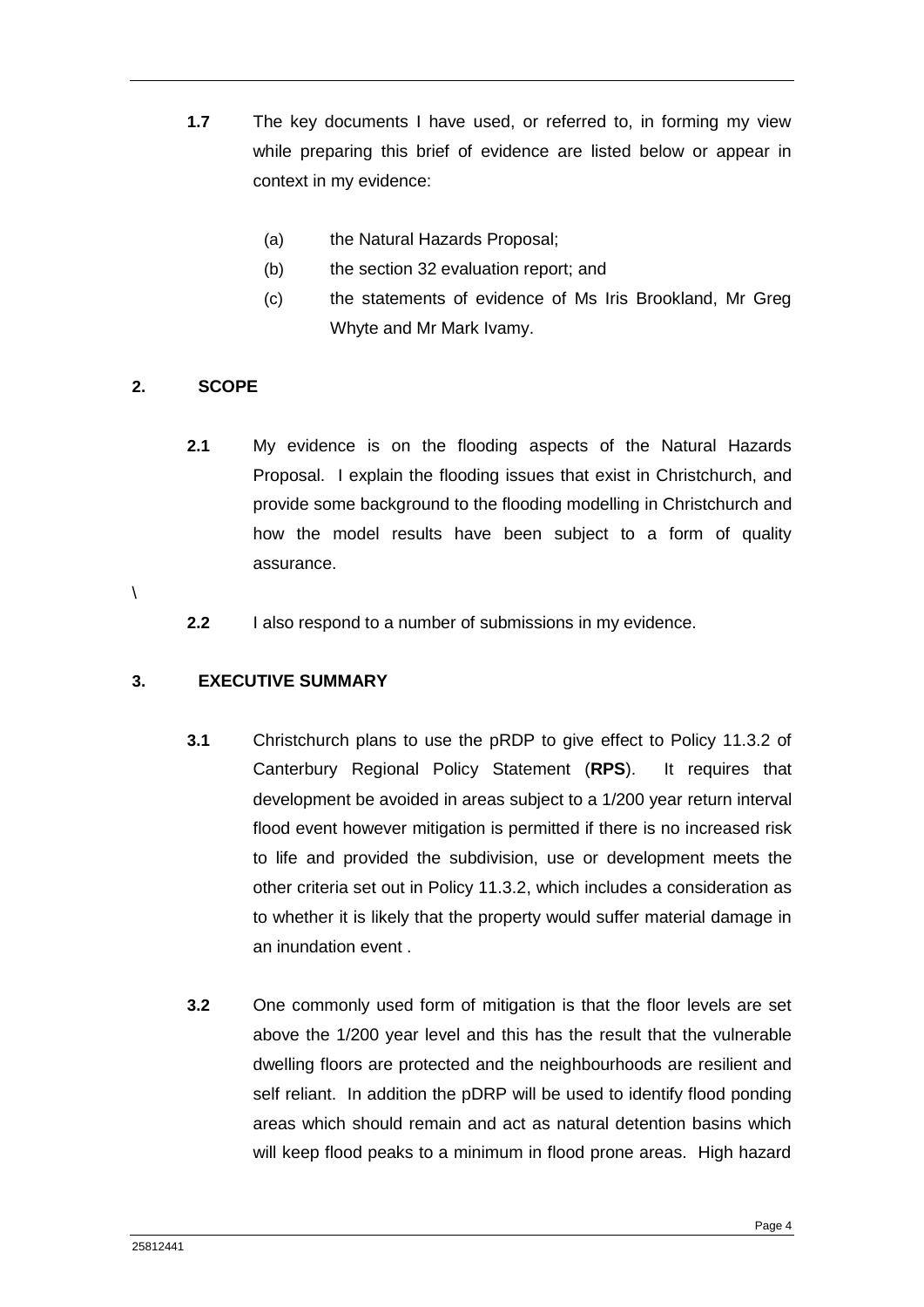areas will be identified in stage 2 of the pRDP. Developments or intensification of these areas will be restricted or avoided.

**3.3** This evidence is an overview, however, along with the evidence of Ms Iris Brookland and Mr Greg Whyte, it describes the data and computer modelling methodologies and the interpretation of the model results which are used as the basis for the mapping of the zones subject to a 1/200 year return interval flood event and determining minimum floor levels for such zones. These zones in the pRDP are called the Floor Level and Fill Management Areas (**FLFMA**). The same models are used to determine the flood ponding areas and the high flooding hazard areas.

## <span id="page-7-0"></span>**4. BACKGROUND OF FLOODING IN CHRISTCHURCH**

- **4.1** The flat land which comprises most of Christchurch City is on the Waimakariri flood plain. The Canterbury Regional Council (Environment Canterbury) has built and maintains a flood defence system from the Waimakariri River consisting of primary and secondary stopbanks. That defence system has a high design performance standard of approximately 1/10,000 years. Therefore, the City Council does not plan in the District Plan for flooding from the Waimakariri River because it is regarded as a very remote possibility.
- **4.2** The main rivers in Christchurch namely the Avon, Heathcote, Halswell and Styx – have a spring-fed base flow which arises from the aquifers underlying the floodplain. These rivers, which have relatively small surface water catchments, also respond to local rainfall in the Christchurch area, which from time to time causes flooding beyond the river and tributary channels.
- **4.3** Flooding in Christchurch is well documented in the History of the Drainage Board in its publication "Swamp to City" in 1989. The Drainage Board was established in 1875 and its functions were transferred to the Christchurch City Council in 1989. The initial focus of the Board was on sanitary sewers because the death rate from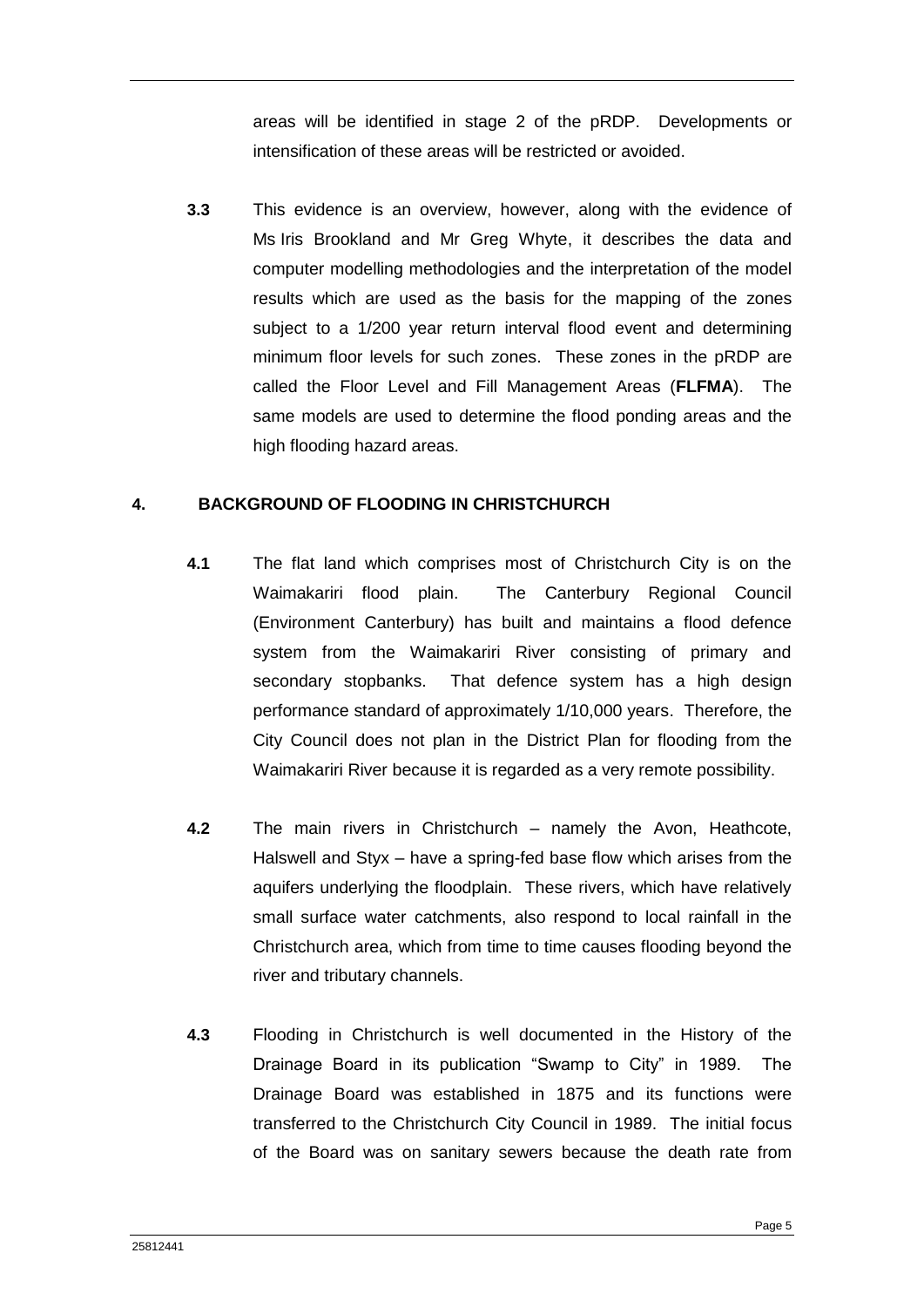diseases such as typhoid, diphtheria and dysentery was the highest of any centre in New Zealand.

- **4.4** The publication documents flooding in the 1920s, 1945, 1963, 1968, 1974, 1975, 1976, 1977,1978, 1979 and 1986. The events of the 1970s and 1986 led to the construction of the Woolston Cut in the Heathcote River and the Dudley Creek diversion. There have been subsequent significant rainfall events notably in 1992 (accompanied by snow) and also in 1994 and 1999. Between 1999 and 2012 was a benign period without significant storm events, however in 2012, 2013 and 2014 there were significant flooding events following the Canterbury Earthquakes.
- **4.5** The Council has done a number of modelling exercises to determine the effect of the earthquakes on the risk of flooding and it is clear that some areas are now at an increased risk and others have a lowered risk. From my analysis, it is also clear that the significant rainfall in early March 2014 would have produced flooding regardless of the earthquake effects.
- **4.6** The event in early March 2014 produced significant flooding in the Avon and Heathcote catchments. There was less flooding in the Styx and Halswell catchments because of the particular rainfall distribution in that event, which tapered off as you move away from the Port Hills.
- **4.7** The increase in flooding as a result of the earthquakes are most evident in areas close to the waterways where there is soft soil which settled and thus became more flood prone. The Ferrymead area was uplifted in the earthquake so it became less flood prone, however this uplift has changed the pattern of upstream flooding in the Ferry Road area.
- **4.8** The flooding in the developed areas of Christchurch is mostly relatively shallow and not particularly fast flowing. It can however, be very disruptive and rise above some existing floor levels, particularly in the older developed areas. Less attention was paid to the possibility of flooding when the older areas were initially developed.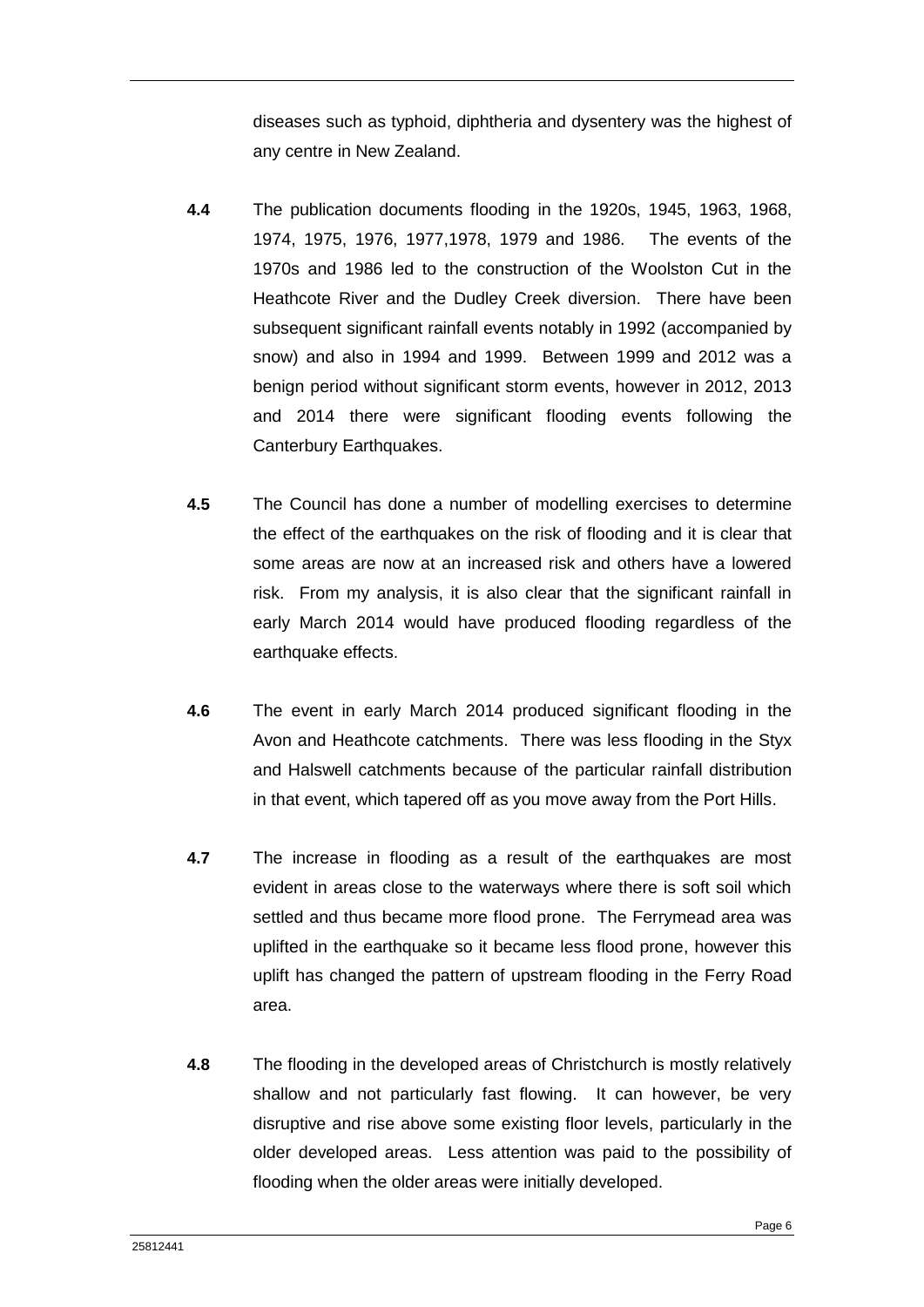- **4.9** Christchurch is low lying in relation to the sea so there are areas of Christchurch which can flood simply as a result of a high tide. The stopbanks in the lower Avon River were built to prevent tidal flooding in the area. Much of that area has now been red-zoned following the earthquakes.
- **4.10** High tides also cause higher water levels further up the channels. These are called "backwater effects" and can lead to tidal related flooding at points higher than the actual tide level in the sea.
- **4.11** Sea level rise is a significant issue for Christchurch. It directly adds to the level of the sea that is modelled and generates corresponding backwater effects. The Tonkin and Taylor report on the implications of sea level rise for Christchurch produced in August 2013 recommends that the Council should plan for the possibility of a 1.0m Sea Level Rise by 2115 and this is addressed in Mr Mark Ivamy's evidence for the Council.

# <span id="page-9-0"></span>**5. BACKGROUND OF FLOODING MODELLING AND MAPPING OF FLOOD MANAGEMENT AREAS IN THE OPERATIVE CITY PLAN**

- **5.1** The Council began river computer modelling projects about 25 years ago when the technology became available to undertake such work and these models have grown in extent and sophistication over the years. Initially the models addressed flooding in the close vicinity of the rivers and more recently considerable detail has been added to the tributary areas.
- **5.2** Now that the main channels have been modelled, the ongoing development consists of adding detail to the tributary catchment areas. Typically a project will be identified in a sub-catchment because of the need for new infrastructure – or in response to a particular flood event – and a small model of that area will be developed and tested. This small model will then be incorporated into the larger catchment model for future integrated flood investigations.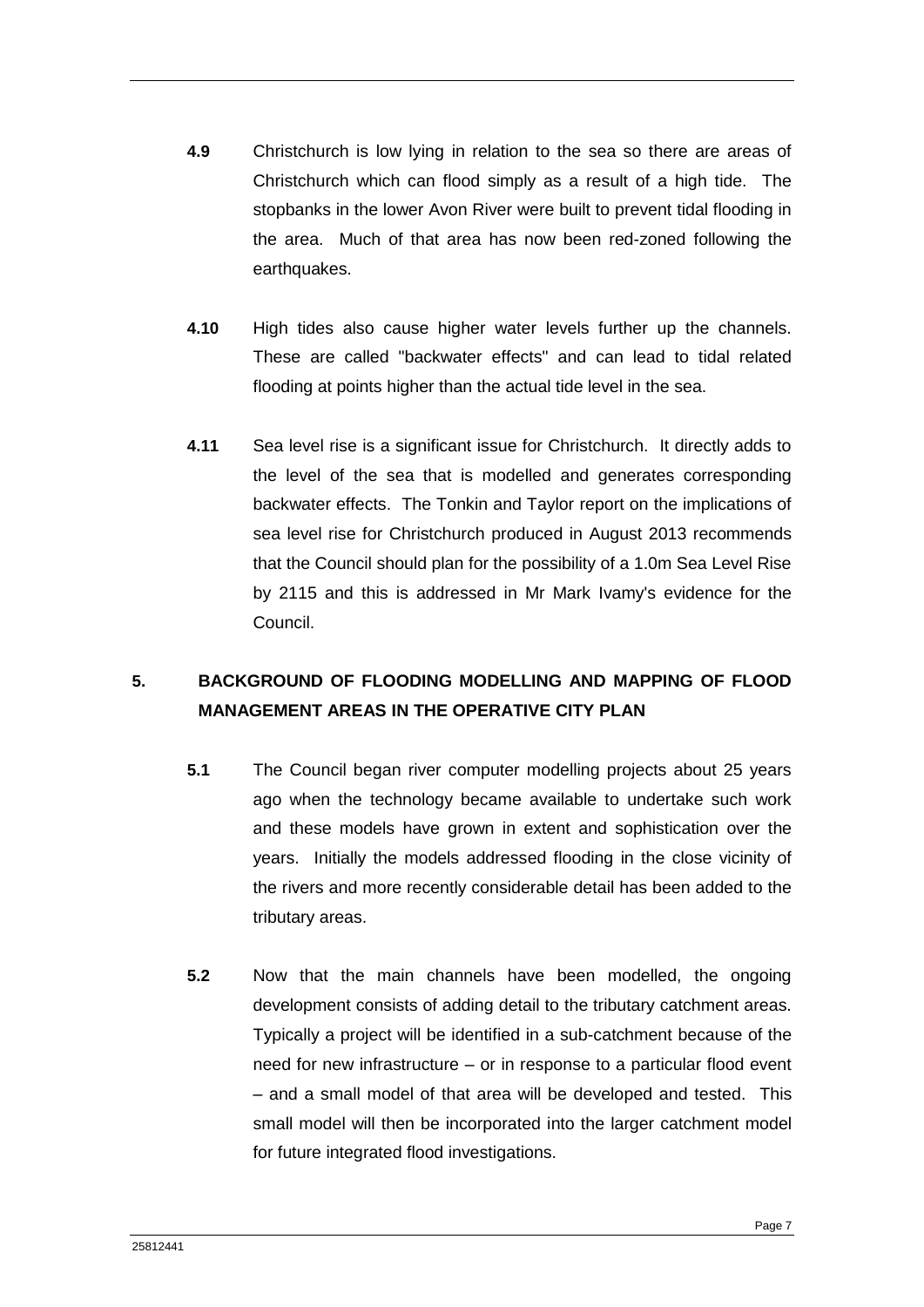- **5.3** The recent earthquakes have prompted an unprecedented use of the models to test the effects of the changes in topography resulting from the earthquakes – and this has also prompted more detail being added to the models so that particular aspects of interest can be further investigated.
- **5.4** The Council uses the DHI model software as its corporate standard but the main models have been managed by separate consultants for commercial and logistical reasons. The DHI model software is described in Greg Whyte's evidence. The Heathcote model has been managed by NIWA; the Avon model and Halswell models by DHI, and the Styx model by GHD. The smaller Sumner model has been managed in house by Ms Iris Brookland who is also giving evidence to this hearing.
- **5.5** The models are in a continuous state of development with detail being provided in many cases by consultants other than those mentioned above. These additional consultants have developed many of the detailed sub-catchment models for subsequent incorporation into the main models. GHD was commissioned to develop a specification for the modelling to ensure that a consistent standard of model is produced. This is now being applied to all the models that are produced ("Stormwater Modelling Specification for Flood Studies" 2012). This includes directions on such things as: project planning, definition of model extents, review of existing data, model building and model performance assessment.
- **5.6** As the models continue to be developed it is important to understand the state of model development and the parameters used in the model which produced any given set of model results. GHD was also commissioned to produce a model status report format to document the model's form at any point in time. ("Stormwater Modelling Consolidation Model Status Report Summary" 2012). The procedure is to produce these status reports to accompany model results, when any particular important stage in model development is reached. We see this as being useful for tracking the development of the models as well as informing interested technical specialists about the parameters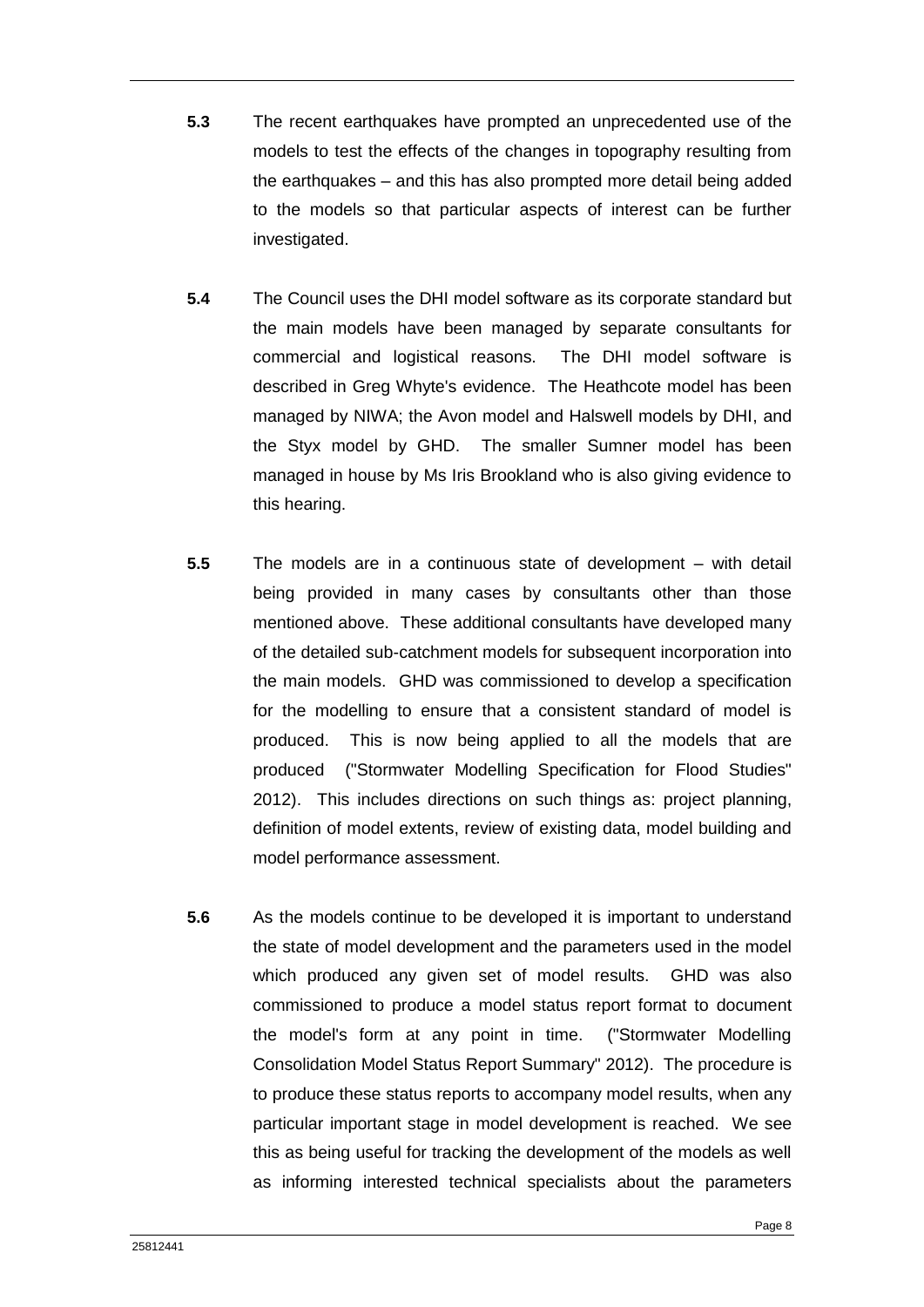which were used so they can form a view on whether the model is suitable for their particular interests.

- **5.7** Variation 48 of the operative district plan introduced the concepts of the Flood Management Areas and the Flood Ponding Areas. These Flood Management Areas delineated in relatively well known flood risk areas and where there was suitable modelling information to map the extents. The models were less sophisticated and the ground surface information was less detailed than what we have today. They included an allowance for 0.5m sea level rise rather than the 1.0m sea level rise used by the modelling for the pRDP.
- **5.8** The Flood Ponding Areas were identified where significant natural ponding occurred which, if they no longer existed, would markedly increase flood peaks in developed areas of the catchment. A prime example of this is Hendersons basin which serves to limit the flood peaks in the Heathcote River

# <span id="page-11-0"></span>**6. REVISED MODELLING THROUGH DISTRICT PLAN REVIEW**

- **6.1** The pRDP incorporates remapping of the revised extent of 1 in 200 year flooding. The computer based flood models used by Council engineers and consultants are explained in detail in Mr Greg Whyte's evidence and the delineation of the flood model results into Flood Level and Fill Management Areas (**FLFMA**) is explained in detail in Ms Iris Brookland's evidence.
- **6.2** I refer to their evidence and do not wish to repeat it, but for the necessary background to my evidence, the flood models that are relevant to the FLFMAs that are mapped in the pRDP, are:
	- (a) the Avon Catchment Model and the Flockton Basin Model within the Avon Catchment area;
	- (b) the Styx Catchment model;
	- (c) the Heathcote Catchment Model and the Avoca Valley catchment model plus the Bells Creek model in the lower Heathcote;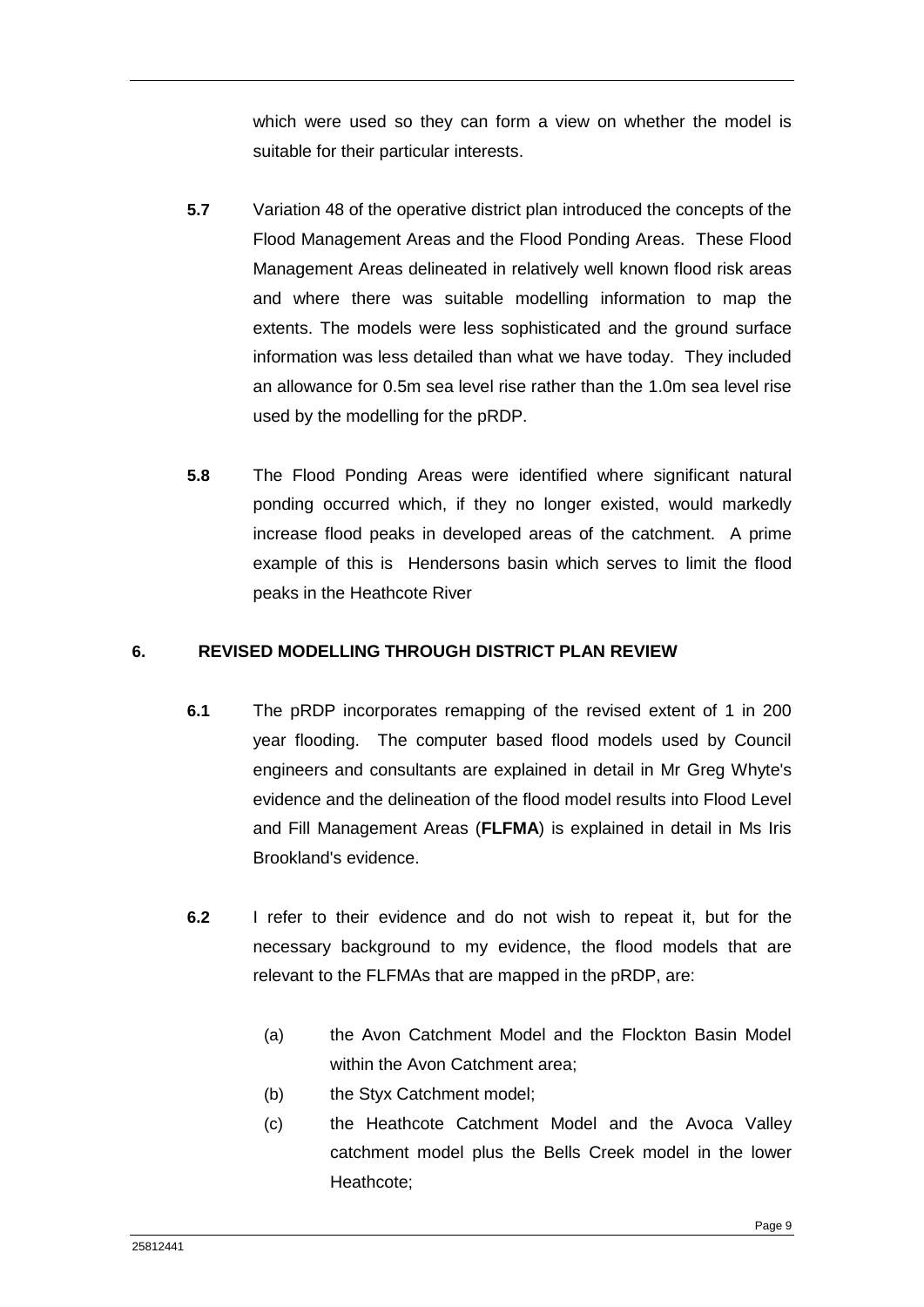- (d) the Halswell catchment model;
- (e) the Sumner catchment model; and
- (f) the tide level in the tidal areas.
- **6.3** The pRDP has adopted a 1.0m sea level rise for the purposes of setting floor levels for residential properties. Sea level rise needs to be used in calculations to determine the extent of the FLFMA in coastal areas and also to determine permitted minimum floor levels. This corresponds to a reasonable expectation of the 100 year life of modern residential buildings for which we routinely set design minimum floor levels.
- **6.4** The modelling also considers the predicted increase in rainfall intensity as a result of climate change. The present rainfall intensities are increased by 16% for the purposes of setting design floor levels in accord with Ministry for the Environment guidelines (Tools for estimating the effects of Climate Change on Flood Flow. A guidance Manual for Local Government in New Zealand, 2010).
- **6.5** Policy 11.3.2 of the RPS is set out in full below for ease of referene:

# **Policy 11.3.2 – Avoid development in areas subject to inundation**

In areas not subject to Policy 11.3.1 that are subject to inundation by a 0.5% AEP flood event; any new subdivision, use and development (excluding critical infrastructure) shall be avoided unless there is no increased risk to life, and the subdivision, use or development:

- (1) is of a type that is not likely to suffer material damage in an inundation event; or
- (2) is ancillary or incidental to the main development; or
- (3) meets all of the following criteria: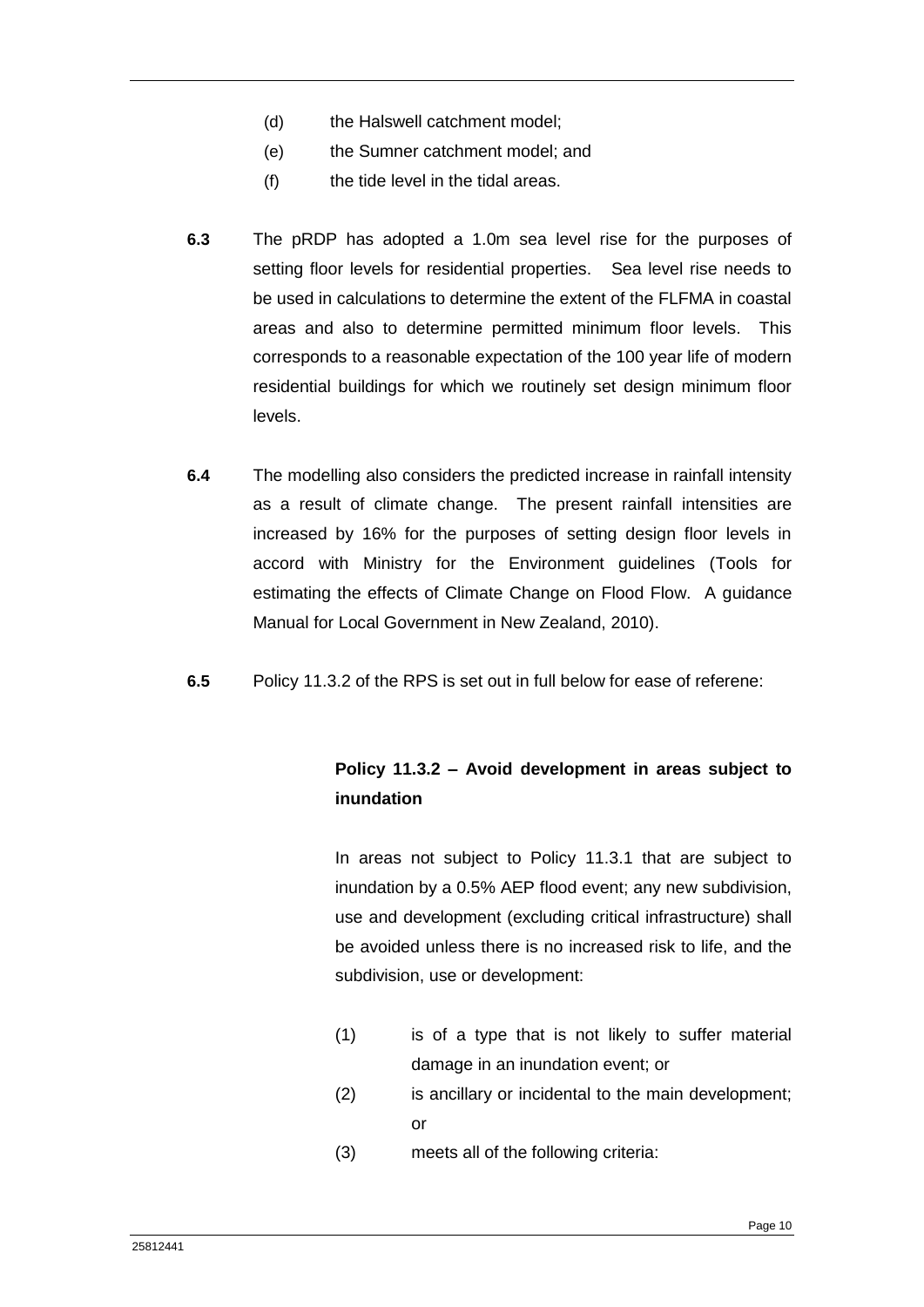- (a) new buildings have an appropriate floor level above the 0.5% AEP design flood level; and
- (b) hazardous substances will not be inundated during a 0.5% AEP flood event. provided that a higher standard of management of inundation hazard events may be adopted where local catchment conditions warrant (as determined by a cost/benefit assessment.)

When determining areas subject to inundation, climate change projections including sea level rise are to be taken into account.

- **6.6** The policy clearly requires that development be avoided in areas subject to flooding in a 1/200 year event, but mitigation is permissible where there is no increased risk to life ,provided the subdivision, use or development meets the other aspects of Policy 11.3.2. It is unusual, and probably uneconomic, for local communal flood protection schemes to be designed to such a high standard. Therefore, area wide mitigation is not an appropriate solution to manage the flooding risk, and the approach adopted through the Natural Hazards Proposal is to ensure that new floor levels are designed to be above the 1/200 year flood event. Street flooding and flooding onto properties could occur during such an event, but the approach seeks to ensure that floors are protected as these are generally the most vulnerable assets on a floodplain.
- **6.7** The expectation is that flood mitigation schemes, such as proposed in Flockton Basin, will provide a reduction in street flooding in more frequent events but would be overwhelmed - or otherwise fail - in a 1/200 year event. For the same reason, the present stopbanks along the River Avon – or any future tidal protection systems - are assumed to have failed and the main protection is the level of the floors.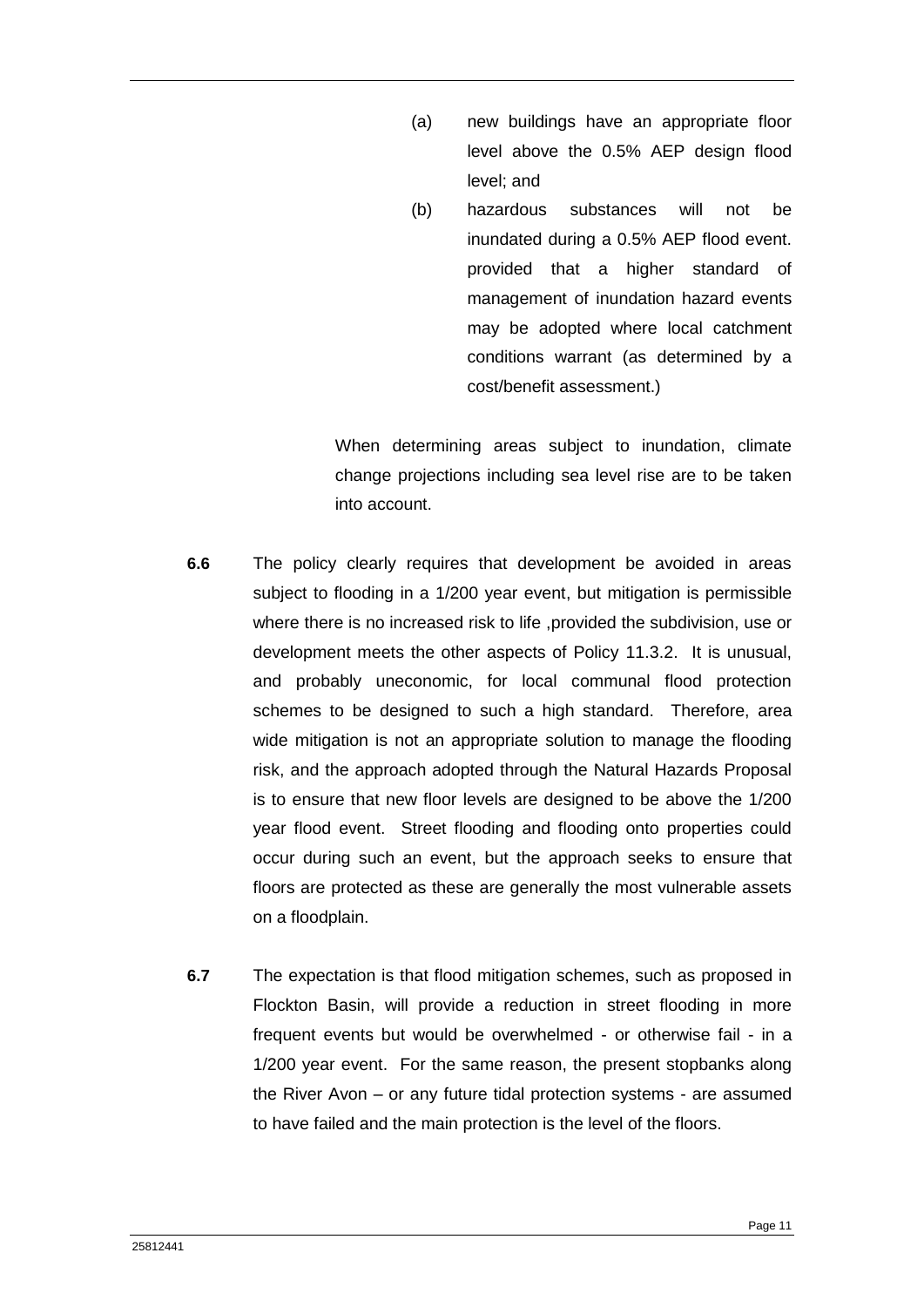**6.8** It is not unusual to have higher than normal tide levels during a storm event as a result of low barometric pressure and storm surge effects. The modelling therefore incorporates these effects. The approach to modelling is to take the highest flood levels resulting from modelling a "1/200 year rainfall with a 1/20 year tide" and a "1/20 year rainfall with a 1/200 year tide". The rationale for this is that rainfall events are often accompanied by high tides, however it would be unduly conservative to assume a 1/200 year tide would coincide with a 1/200 year rainfall.

# <span id="page-14-0"></span>**7. HYDROMETRIC DATA**

- **7.1** The Council has maintained and added to the hydrometric network which was established by the Christchurch Drainage Board. Data is also shared from the Regional Council (ECan) river level gauges. This network of 21 rain gauges and 25 river level gauges presently provide real time information at 15 minute (or less) intervals.
- **7.2** There is an almost continuous daily rainfall record for the Botanic Gardens dating back as far as 1873 – however it was not until 1962 that records of rainfall began at hourly intervals and this has progressively been reduced to sub-hourly recording. This provides Christchurch with a good basis for its rainfall statistics, which have been compiled by NIWA (Review of the frequency of high intensity rainfalls in Christchurch 2009)
- **7.3** Continuous water level and river flow gauging data began in about 1980 and additional sites were added in 1989. The statistics of the flood levels are therefore less well established than the rainfall statistics.
- **7.4** Tide levels have been analysed and statistics generated by Derek Goring (Mulgor Consulting Ltd – "Sea level Boundary conditions for Bridge St and Ferrymead" 2010 and "Extreme Sea Levels at Sumner Head and Styx River" 2008) based on recordings at the "Styx tidegates", "Sumner Head", "Avon at Bridge St" and "Heathcote at Ferrymead".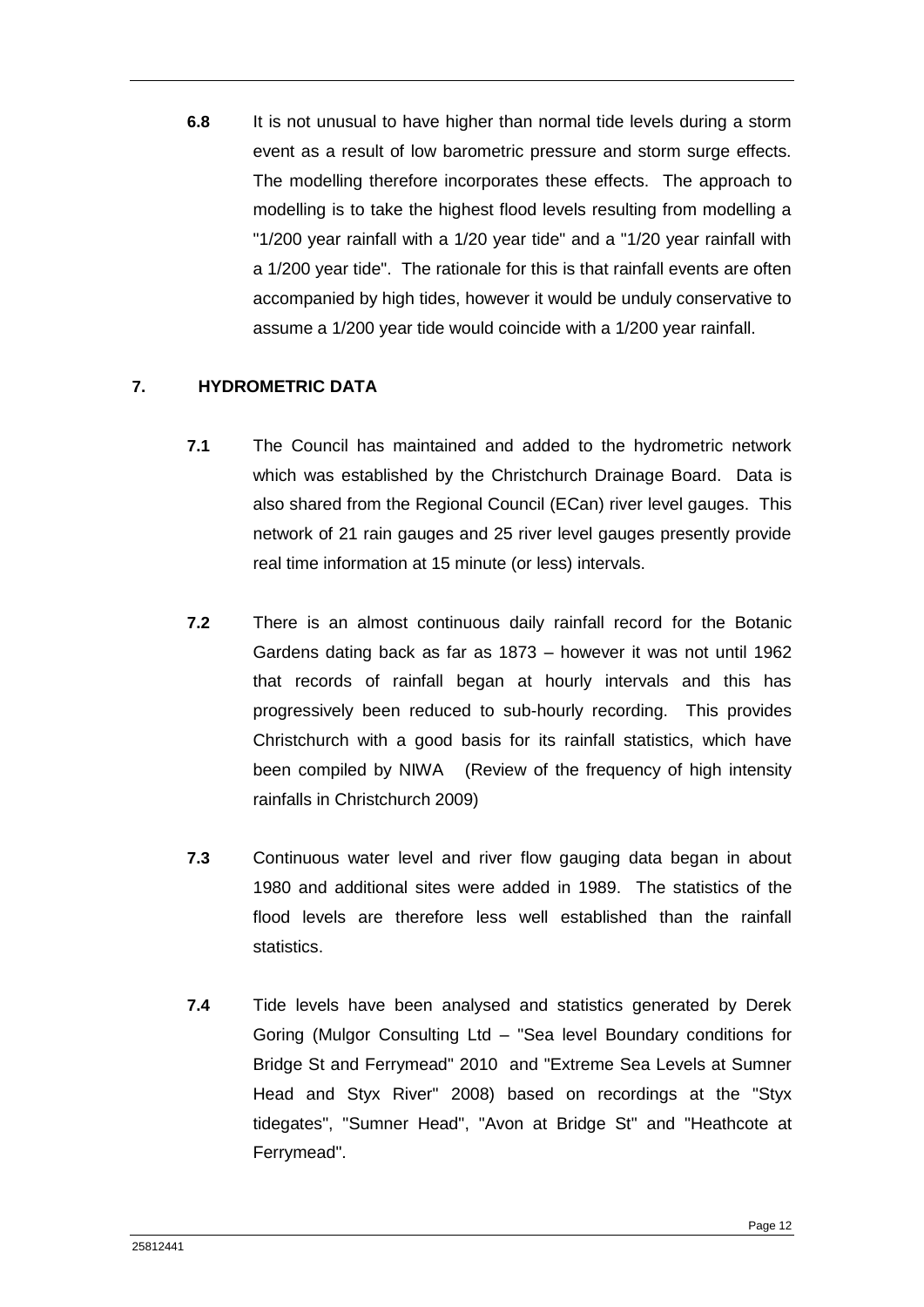- **7.5** River cross-sections which were at locations established by the Christchurch Drainage Board have been re-surveyed following the earthquakes to provide a comparison of earthquake effects and to ensure that the present modelling is correct in the post-earthquake era.
- **7.6** The topography in the earlier models was based on a 2003 LiDAR survey. Since the earthquakes began there have been five LiDAR partial or full surveys of the Christchurch area. The most recent of these surveys was a partial survey in February 2012. The models generally use the most recent topographical information available for that area.

## <span id="page-15-0"></span>**8. PEER REVIEW**

- **8.1** Various submitters have raised the question as to whether the models have been subject to peer review - presumably as a form of quality assurance that the results produced by the models are fit for purpose. I agree that a formal peer review could be helpful in identifying model shortcomings and suggesting improvements, however it is only one of a series of cross checks and balances that have already been applied to the models and the model results. These are listed below.
- **8.2** Firstly, most of these models already have a long history of development, mostly in excess of 20 years. In this process, they have been managed by a series of professional modellers who have had the opportunity, and the need, to investigate the model for the purposes of the time, and also calibrate and verify the model against recorded storms. As part of the standard management of the models, they have also performed "sanity" checks at point of particular interest in the model results.
- **8.3** Secondly, the data from known flooding events in terms of recorded levels and flooding complaints is taken into account when floor level assessments are done. The significant flooding event in early March 2014 has provided valuable information with which to verify model predictions. This data is overlaid on other maps when assessments are being made. Where modelling information is incomplete or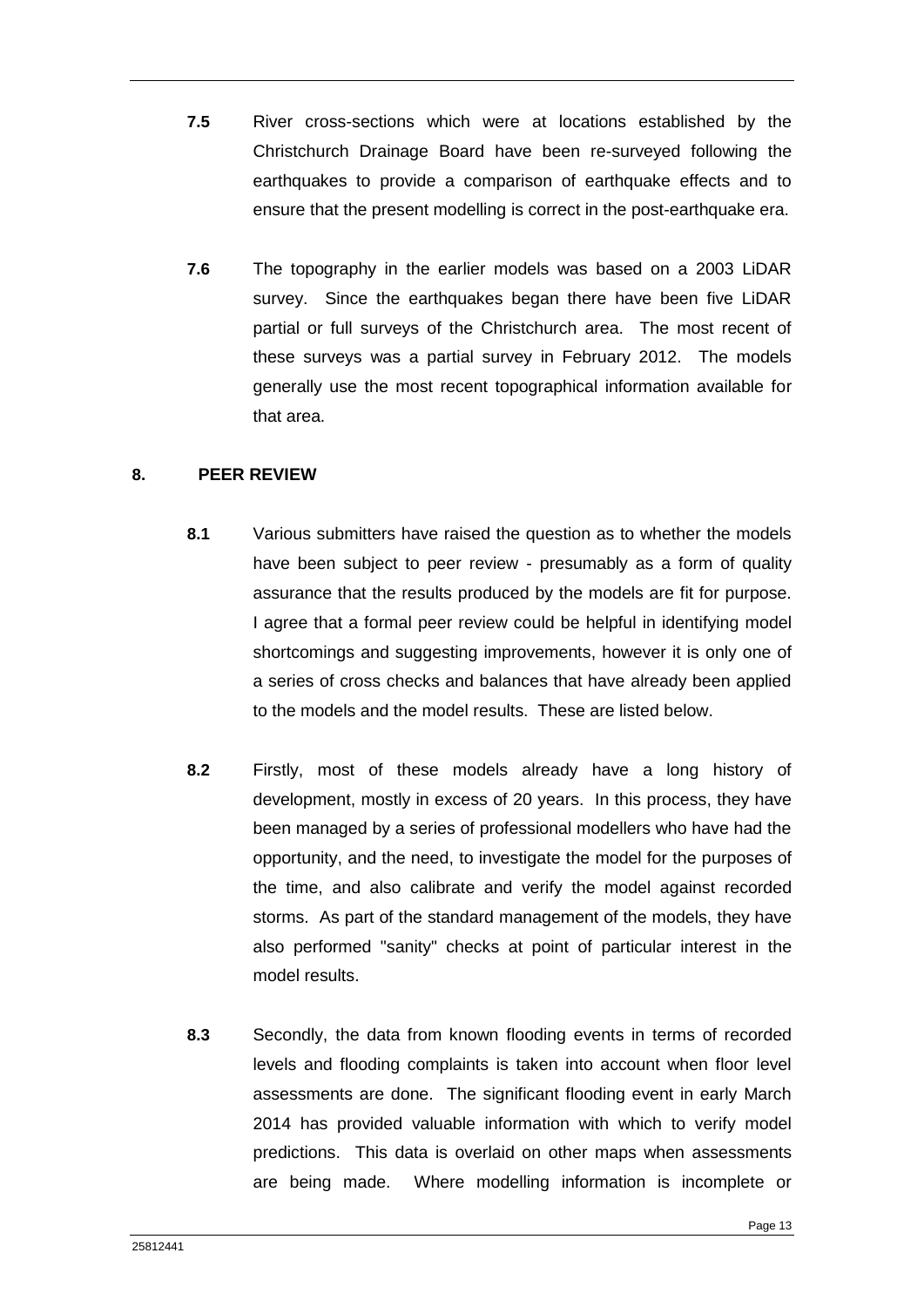unavailable in an area, then manual calculations of flooding depths are made.

- **8.4** Thirdly, other modelling information from alternative models is assessed against the City Council models. Christchurch city catchments have also been modelled for post-earthquake increased flooding vulnerability by EQC using alternative software called "Tuflow". The results of this model have been made available to the City Council for comparison purposes with the City Council models. The Tuflow results are for a different scenario than assumed by the District Plan standards, however they can alert experienced staff to different patterns of flooding for further investigation. The Tuflow model results are routinely overlaid on the City Council model in a GIS viewer when doing specific site assessments and discrepancies are resolved prior to determining a suitable minimum floor level for that site. The Council also has access to results from an alternative "Rain on Grid" DHI model which are also used for comparison purposes.
- **8.5** It is noteworthy that Tonkin and Taylor independently assessed the models for the purposes of advising EQC on earthquake Increased Flooding Vulnerability (**IFV**) of residential properties and considered them to be suitable for that purpose, but supplemented the DHI models with the Tuflow model estimates for similar reasons to those discussed in the previous paragraph.
- **8.6** Fourthly, the proposed design flood levels include an allowance for 1.0m sea level rise. Such an increase in tide levels will cause flooding over a considerable area of land and this effect simply dominates the model flood level assessment. As a consequence, we are therefore not reliant on any model results in these tidal areas for setting design floor levels. More information will be given on this in Ms Brookland's evidence.
- **8.7** Fifthly, design floor levels and the FLFMA includes a "freeboard" or safety allowance of 400mm above the assessed flood level. This allowance is to cater for unpredictable events that occur during a storm (such as blockage of channels). It also provides for errors in land level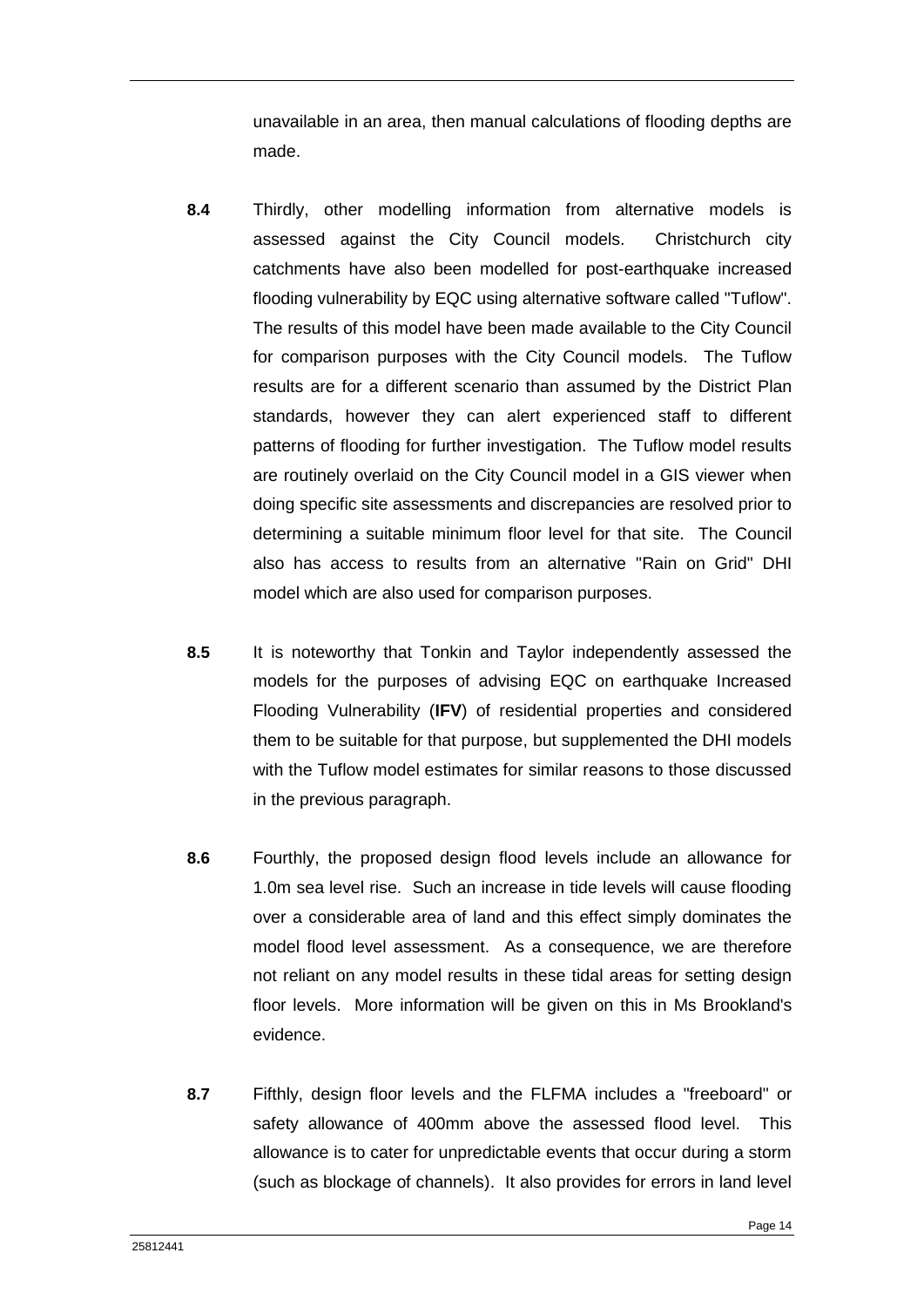assessments, errors in setting out floor levels, errors in modelling, and also waves generated by wind or passing cars.

- **8.8** The application of the freeboard to the *FLFMA flood extents* (or outer limits) is an automated process directly linked to the model results. The effect is to provide a horizontal buffer area around the predicted flood extents. The process of setting the outer extents of the FLFMA actually uses a freeboard of 250mm but this allows for the normal practice of houses being approximately 150mm above the natural ground and thus the total freeboard to the floor level remains as 400mm, with the result that the outer extent of the FLFMA is thus minimised.
- **8.9** On very flat areas of Christchurch the FLFMA buffer area could unreasonably extend the outer bound of the FLFMA, so this has been limited to no more than 60m in a north-south or east-west direction beyond the predicted flooded area. This is described further in Ms Brookland's evidence.
- **8.10** The application of the freeboard to the *design floor levels* is an automated process in the tidal and other areas of high model certainty, for example along the river main channels. In areas beyond this, the design floor levels are cross-checked such as using information from other models or recorded flooding or flooding complaints or manual calculations before releasing a design floor level.
- **8.11** The models are calibrated and verified using recorded rainfall and channel flow and level data to ensure that they produce results which reasonably mimic the real events.
- **8.12** The process of determining a design floor level or the extent of the FLFMA applies as much science as is available, but it assumes an ideal storm in combination with an ideal tide and fully functional drainage systems. To that extent, the models will produce results for design purposes which will not be the same as any real flooding event. Real events have an irregular rainfall distribution in time and also an uneven distribution across the catchment. The design storms are an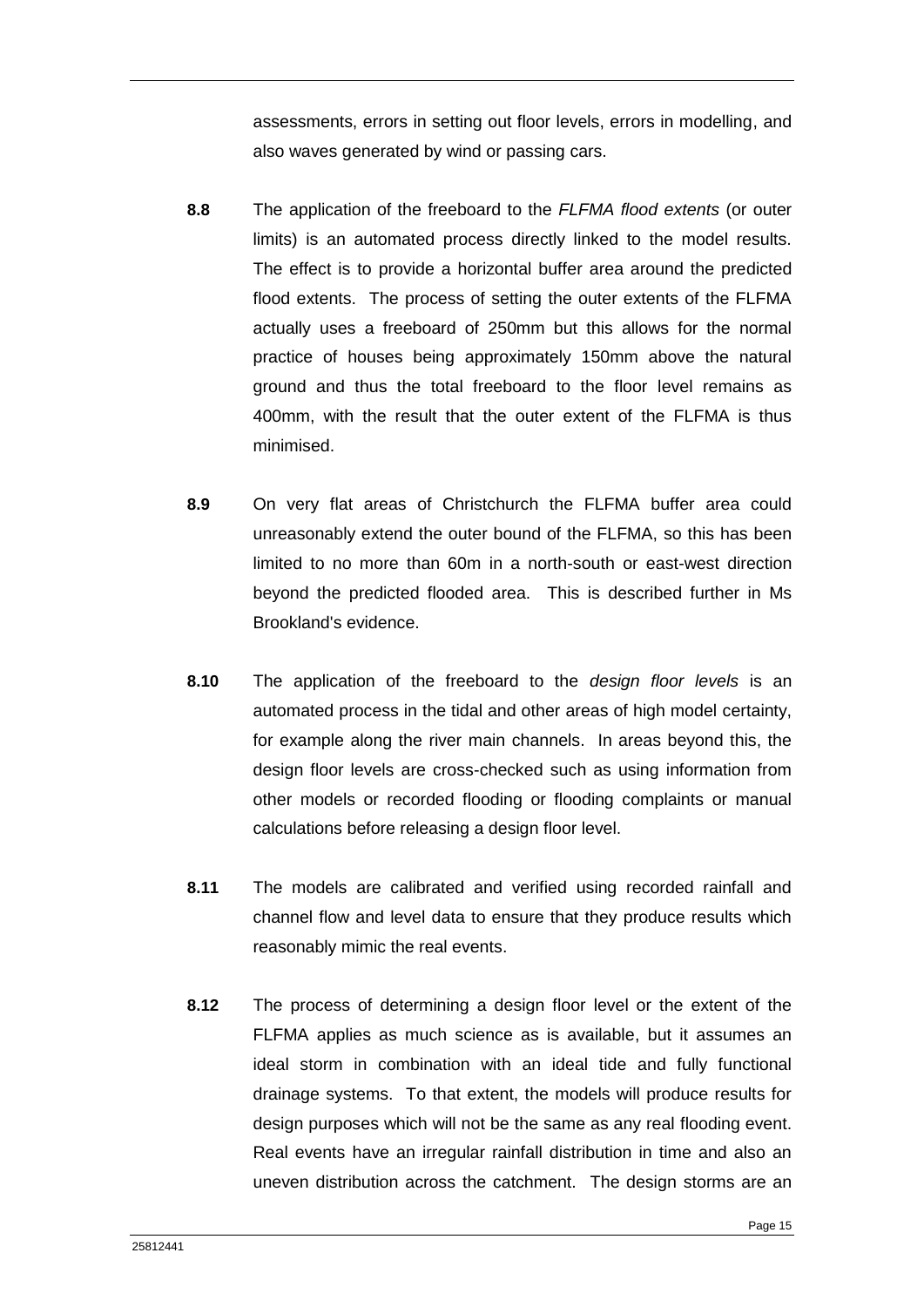attempt to provide an envelope to cover a real storm's variability and limit the flooding risk to an acceptable return interval which, for the reasons explained earlier, is specified as 1/200 years return interval (0.5% annual exceedence probability) in the FLFMA.

- **8.13** Given the range of cross checks and safety factors involved in the preparation of the design floor levels and FLFMA extents, it is my view that a further model peer review is not necessary in order to be reasonably satisfied that the modelled results are reliable for planning purposes
- **8.14** The flooding expert caucusing also addressed this matter. The group agreed that "within the FLFMA, there are sufficient model result, supplemented by additional data, to set minimum floor levels for a 200 year design event". The group also noted that some of the recent additions to the models had been peer reviewed that the models were "the best available information" for the purposes of this work on the district plan. The final recommendation was "that peer reviews should continue to be carried out where possible in the future at key stages of model development".
- **8.15** Finally, I note that Mr Greg Whyte has also provided evidence on the integrity of the flood models and routine peer reviews.

# <span id="page-18-0"></span>**9. RESPONSE TO SPECIFIC SUBMISSIONS**

**9.1** In these responses. I have used a convention of placing the reference page number after the decimal point so that the reference can be easily found in the submission. I have also copied information from my evidence above to answer submitters questions where it seems to assist and to minimise cross references.

# **Maurice Carter Ltd [377.22]**

**9.2** Maurice Carter Ltd seeks confirmation that the Council modelling has been subject to appropriate technical scrutiny and peer review.

.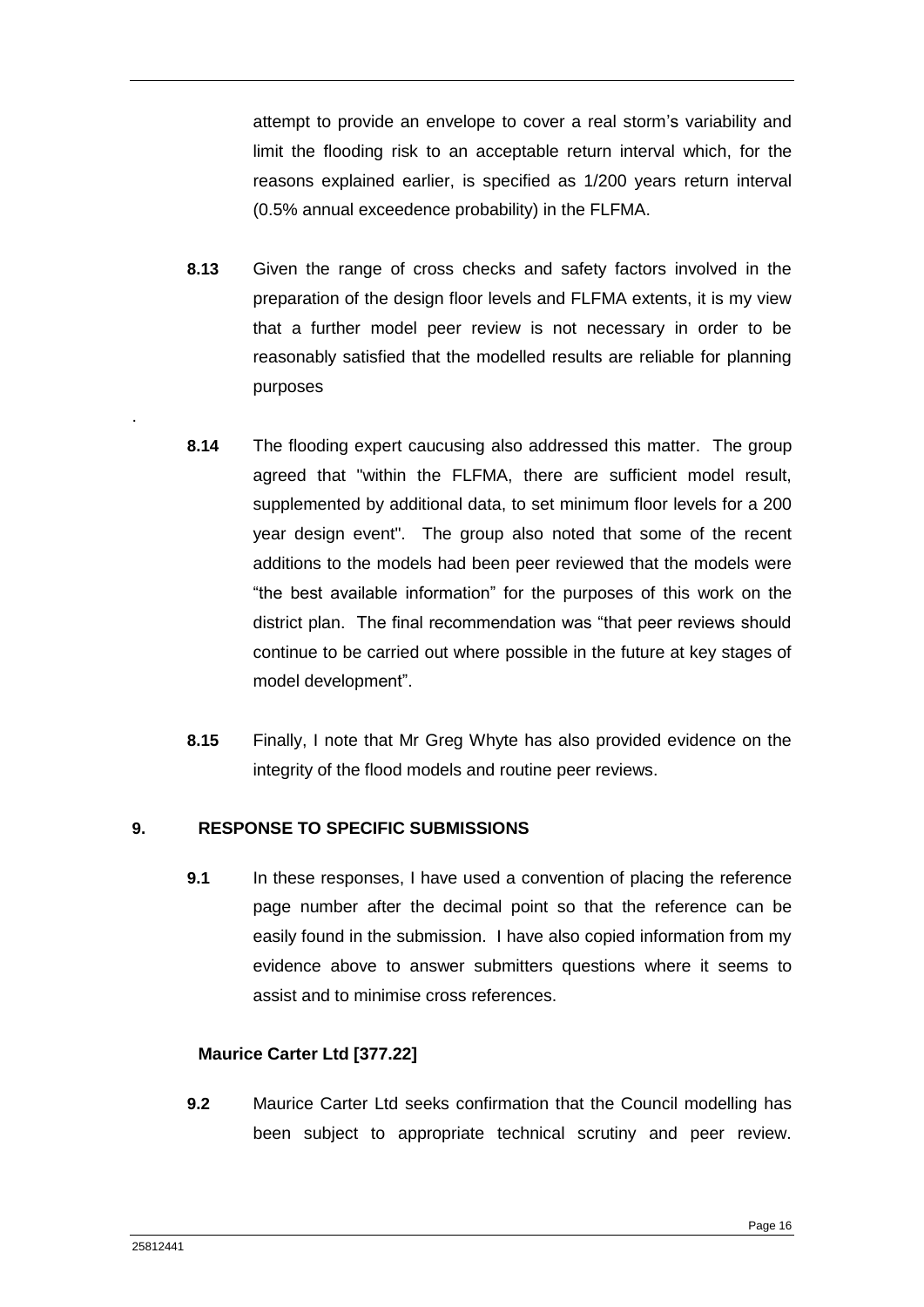Maurice Carter also seeks that permitted activity standards for buildings in FLFMAs are specified.

**9.3** I have addressed this in the "peer review" section of my evidence above and refer to it in response to this submission point. In summary, the Council's models have not been subject to a formal peer review. Calibration, verification and other cross checks on the model results have been performed as described above and in my view they are satisfactory for the purposes of estimating the extents of the FLFMA and for determining design floor levels. We are aware of deficiencies in the models and in such areas manual specific site assessments are undertaken for floor levels which draw on many sources of information. It is for this reason that permitted floor levels cannot presently be provided in all areas of the city.

# **Tonkin and Taylor [970.12]**

# **Climate change effects and recurrence interval terminology and freeboard**

- **9.4** Tonkin and Taylor (T&T) have suggested that it may be appropriate to decouple the effects of climate change and sea level rise.
- **9.5** Climate change sea level rise and temperature effects are incorporated in the modelling in ways that are consistent with MfE guidelines. It would therefore be inappropriate to de-couple the effects of climate change with sea level rise in this context.
- **9.6** T&T have suggested that we should adopt a particular method of describing return intervals.
- **9.7** There are a number of ways of describing return intervals for natural hazards. Another common method is to use 0.5% AEP. In spite of that, the meaning of the method the Council has chosen to describe return intervals is, in my view clear.
- **9.8** T&T have questioned whether there is an inconsistency in our application of freeboard to the FLFMA and to design floor levels.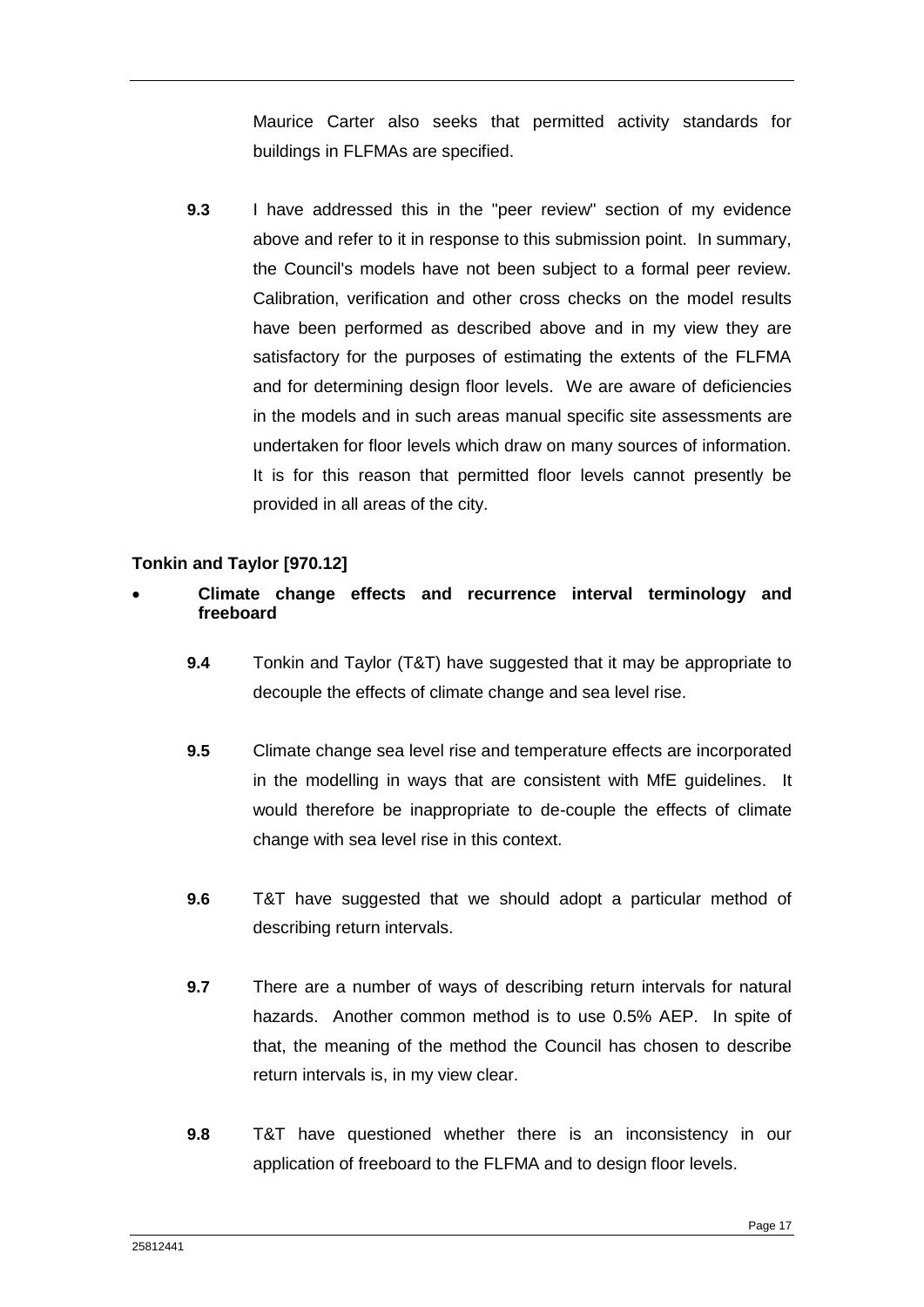**9.9** The freeboard of 250mm in setting the extents of the FLFMA allows for the normal practice of houses being approximately 150mm above the natural ground and thus, as described earlier, the total freeboard to the floor level is 400mm. Therefore there is no inconsistency with the floor level freeboard.

## **Tonkin and Taylor [970.13]**

- **Sumner model not listed**
- **Coastal inundation**
- **Varying sea level rise to "as adopted by CCC".**
	- **9.10** T&T commented that the Sumner model was not listed and that they were unclear about how the coastal inundation was calculated. There are models for the Halswell and the Sumner areas – as well as the Heathcote, Avon and Styx Catchments as listed in my evidence but which were regrettably not described in detail in the plan review documentation.
	- **9.11** T&T correctly concluded that coastal inundation is captured by the 12.3m floor level above the CCC datum. This matter was also raised in the CERA [495] submission
	- **9.12** T&T also suggested that a variable sea level rise could be specified in the plan however that would mean that the plan would have to be renotified each time the sea level rise was changed.

# **Tonkin and Taylor [970.13]**

- **Alternative T&T Tuflow model**
- **Peer review**
	- **9.13** T& T have suggested that the alternative Tonkin and Taylor "rain on grid" type "Tuflow" model could have been used for calculating floor levels and FLFMA extents.
	- **9.14** The Tuflow model results used for EQC have been provided to the Council and this has been helpful because it has full coverage of Christchurch and is being used to compare flow patterns with the CCC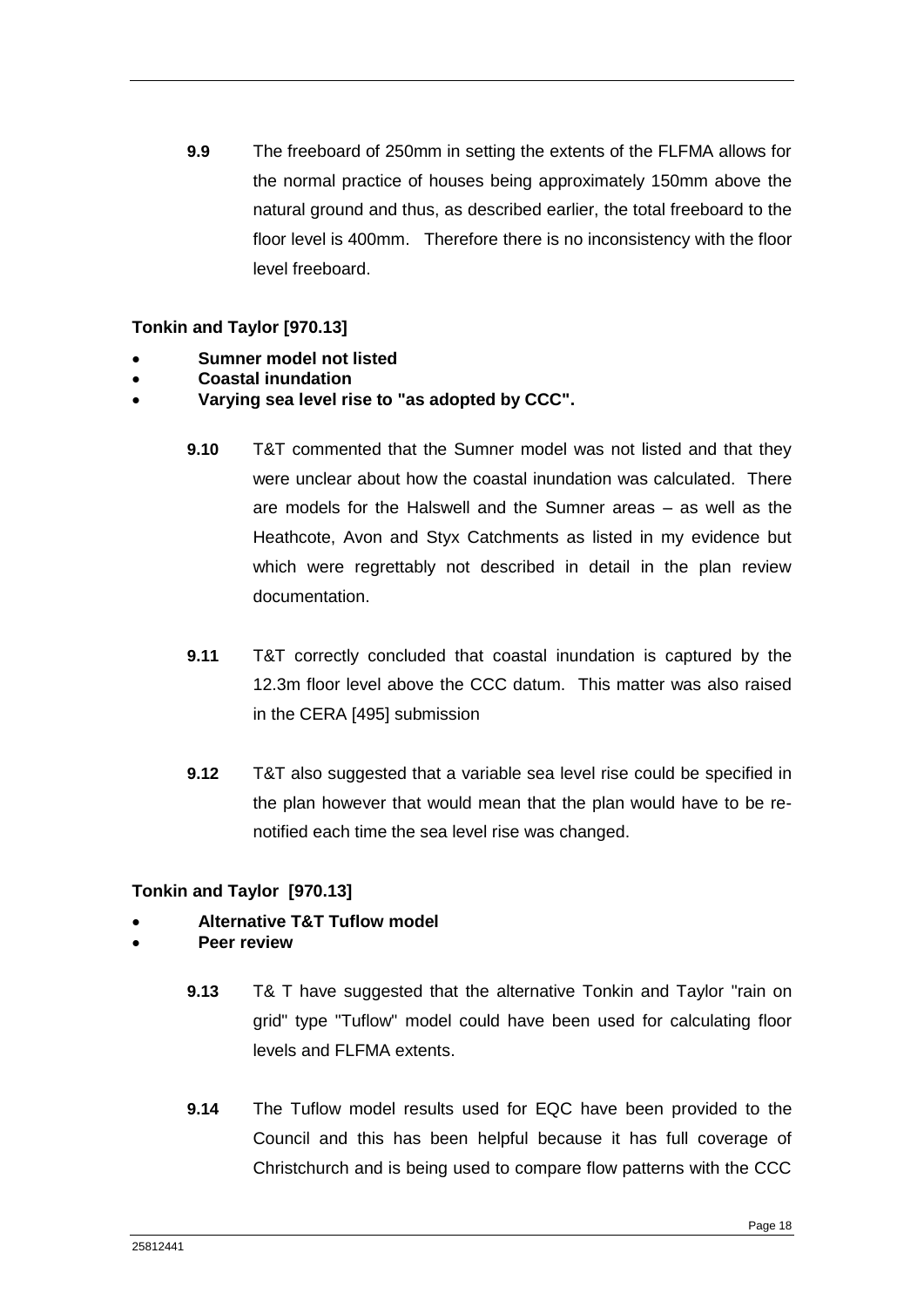models. It however does not contain the same level of detail as the CCC model. For example, it represents pipes as channels and has a number of other shortcomings for CCC purposes. The CCC does have access to a DHI rain on grid model which has a similar methodology and it has also been used for comparative purposes. At this time, we do not propose to change the modelling package and in my view it would be undesirable to have two modelling systems, one being used internally and the other being used externally for communicating to the public especially if they produced inconsistent results.

**9.15** T&T and others have questioned whether the Council's models have been peer reviewed and I have addressed this issue in my evidence above.

# **Tonkin and Taylor [970.13]**

## **Secondary drainage system**

#### **Model Build reports**

- **9.16** The secondary drainage system is a current requirement and exists in recent subdivisions. It does however not exist in all historically developed areas and thus I agree with T&T that recent flooding demonstrated that secondary flow paths are not available in all parts of the city.
- **9.17** T&T suggest that model build reports should be produced. A system of model status reports is in place. This is similar to a model build report and based on recommendations from GHD.

#### **Tonkin and Taylor [970.14]**

# **Gaps in the model coverage**

**9.18** T&T have commented that there are gaps in the model coverage. These areas are where the models are not fully developed and are therefore serviced by site-specific assessments for floor levels.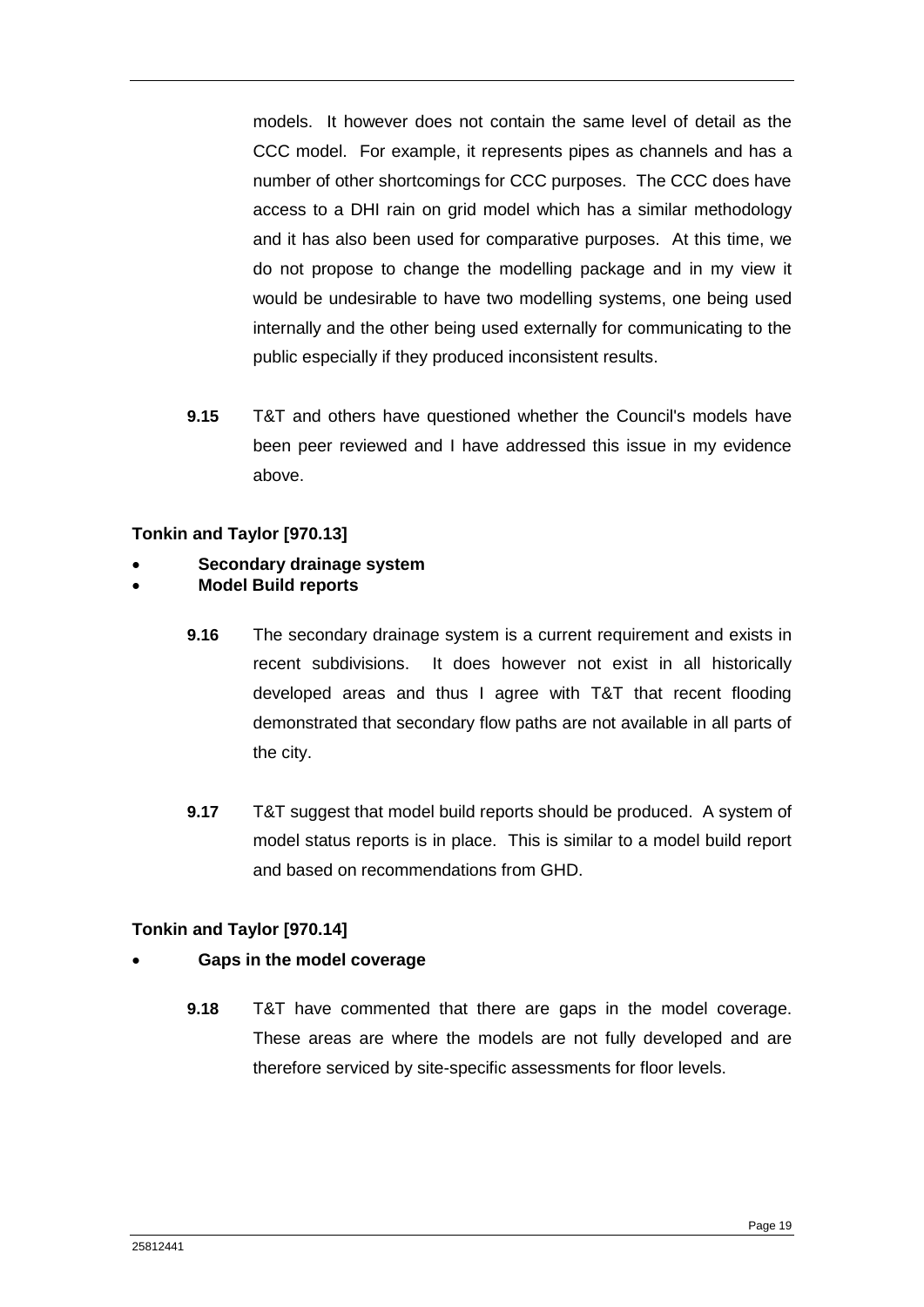**All of Government [495.85]** 

## **Support alternative mitigation measures other than raising floor levels where the level of risk can be reduced.**

- **9.19** The Government submission suggested that alternative mitigation measures should be employed where the level of risk can be reduced.
- **9.20** The proposed district plan is attempting to give effect to Policy 11.3.2 of RPS which requires that development be avoided in areas subject to flooding in a 1/200 year event, but states that mitigation is permitted where there is no increased risk to life, provided the subdivision, use and development complies with the other matters set out in Policy 11.3.2. As stated above, in my view it is unusual, and probably uneconomic, for communal flood protection schemes to have such a high design standard so the approach in the pRDP to giving effect to the RPS requirement is to ensure that new floor levels are designed to be above the 1/200 year flood event and thus afford protection and resilience to the most vulnerable element in the catchment.
- **9.21** The expectation is that flood mitigation schemes such as proposed in Flockton Basin will provide a reduction in street flooding in more frequent events but would be overwhelmed or otherwise fail in a 1/200 year event. For the same reason the present stopbanks along the River Avon are assumed to have failed and the main protection is the level of the floors.
- **9.22** Raising floor levels is a robust means of limiting flood damage in extreme flooding events, as normal communal schemes which protect for more frequent events would be overwhelmed. Normal communal schemes nonetheless have a place in protecting the whole scheme area for less rare events.

#### **All of Government [495.85]**

- **Terminology is consistent with engineering practice, and refers to 200 year ARI (Average Recurrence Interval) or 1/200 AEP (Annual Exceedance Probability).**
	- **9.23** As mentioned in the response to the T&T submission [970.12], there are a number of ways of describing return intervals for natural hazards.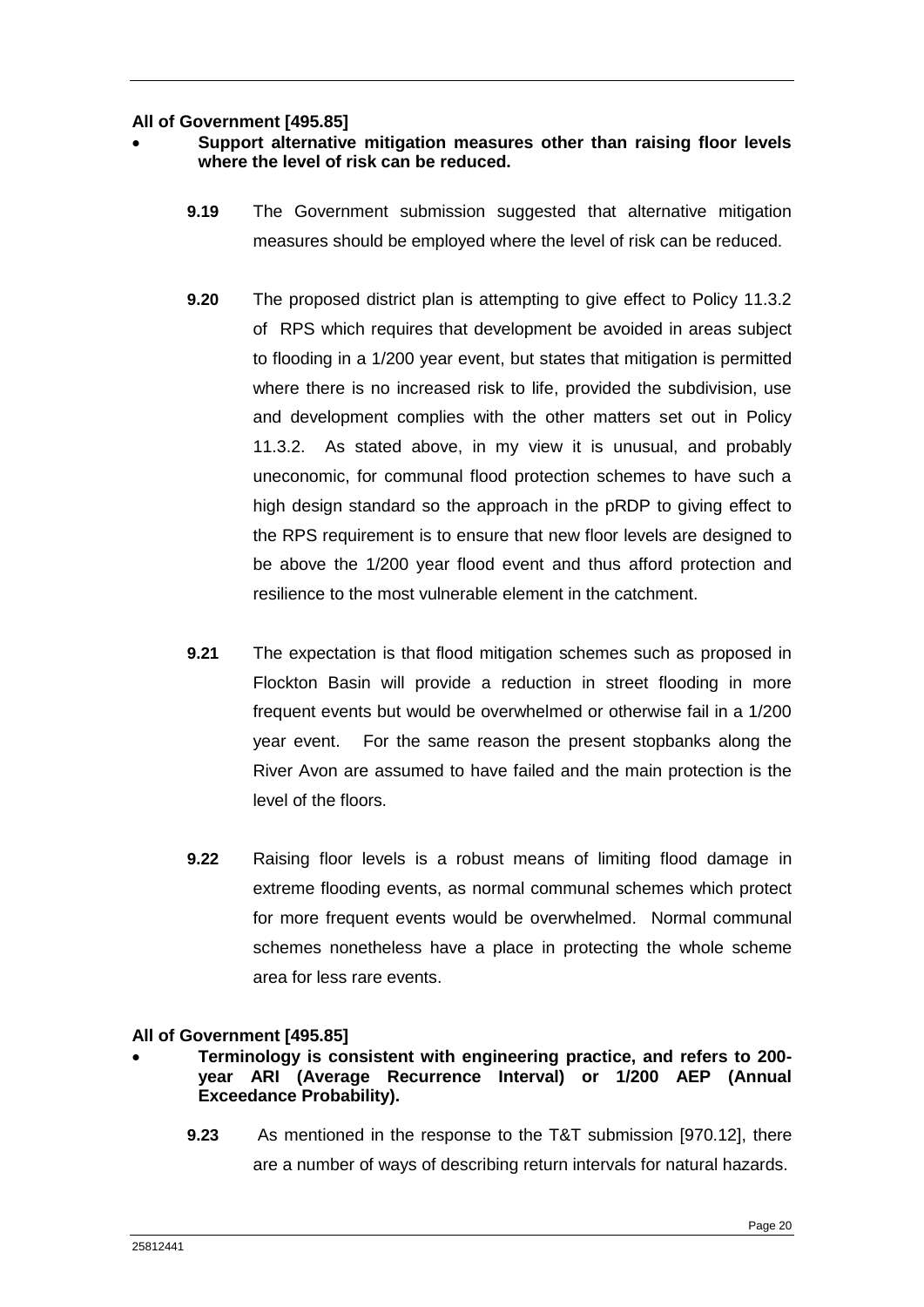#### **All of Government [495.85]**

- **FLFMA extent should be mapped with the same freeboard requirement as would be applied to minimum floor levels to avoid boundary inconsistencies.**
	- **9.24** As noted in response to T&T submission [970.12] above, the freeboard of 250mm in setting the extents of the FLFMA allows for the normal practice of houses being approximately 150mm above the natural ground and thus the total freeboard to the floor level is 400mm. As a consequence boundary inconsistencies do not arise.

#### **All of Government [495.85]**

- **Make reference to the hydraulic model to be used for assessment of Sumner.**
	- **9.25** Regrettably the Sumner model was not listed in the documentation however and this was also noted in the Government submission. For more details, a Status Report for the Sumner Model is available. See also the evidence of Ms Brookland.

#### **All of Government [495.95]**

- **Wet proofing, dry proofing and corrosion free building materials utilised below the 1 in 200 year flood level.**
- **Openings in fully enclosed areas below the 1 in 200 year flood level for automatic entry and exit of floodwater.**
- **Safe access to areas out of the flood plain and arrangements for access to any building or work during a flood.**
	- **9.26** The Government submission noted a number of building options as above as an alternative to setting floor levels above the 1/200 year level.
	- **9.27** A 1/200 year event is rather rare so it is appropriate to protect the most vulnerable areas such as the floor levels to this standard – but a lesser standard could perhaps apply to other areas. The building consent process could address these alternative approaches on a site-by-site basis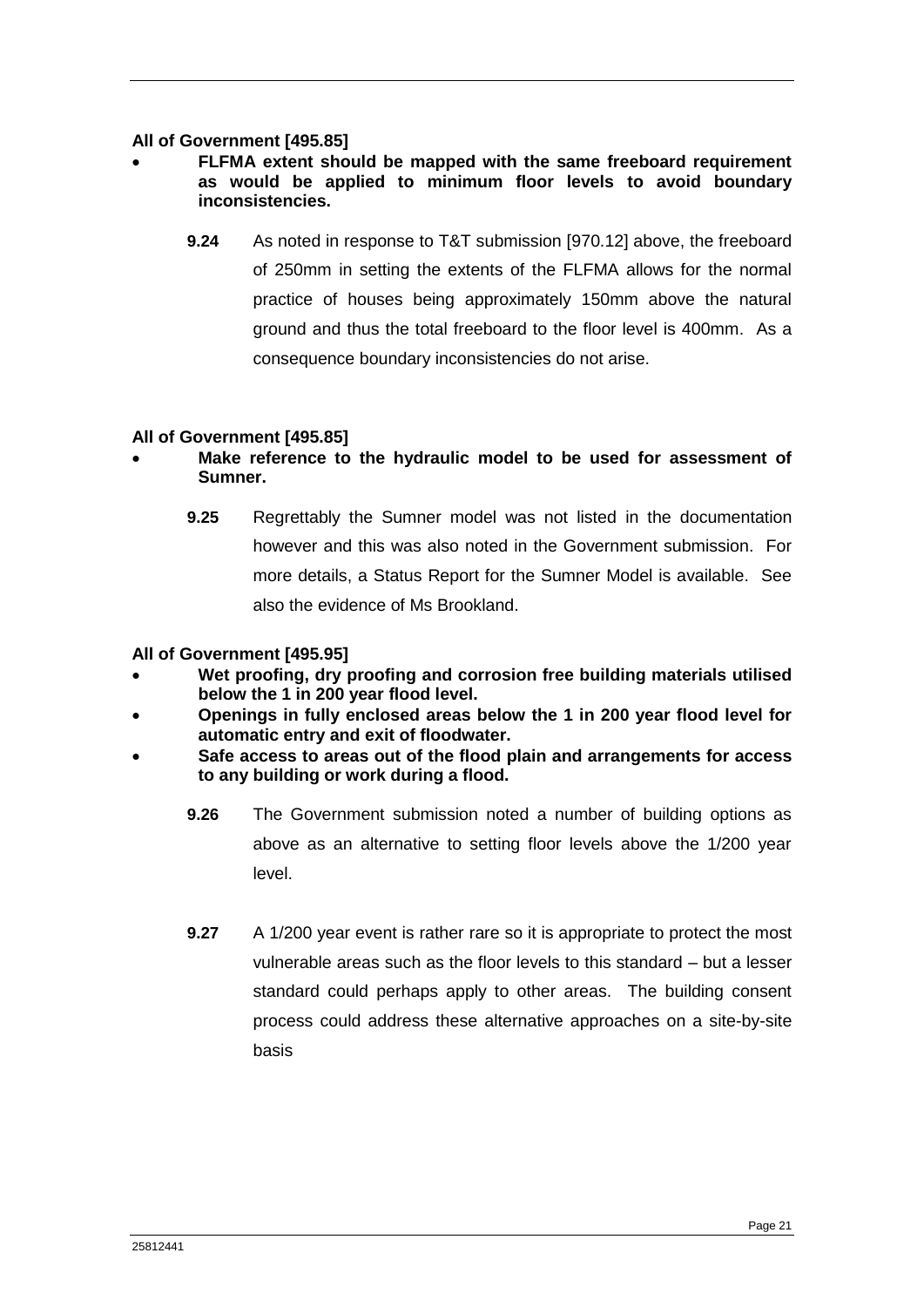**All of Government [495.101]** 

- **Amend the modelling freeboard to vary across the mapped area to reflect areas of higher certainty which require less freeboard**
- **Amend the modelling freeboard to refer to the validity of modelling which includes determination of appropriate freeboard if any**
- **Consider reducing the area in which the rules requiring floor levels to be raised is applied to reflect the accuracy and degree of certainty in the modelling**
	- **9.28** Modelling uncertainty is only one element in the need for freeboard provision. As I mentioned earlier, the other elements such as blockages, wind and vehicle waves and survey/construction errors are also accommodated in the freeboard allowance. Therefore the notion of varying the freeboard to reflect the level of modelling uncertainty is not justifiable or easily quantifiable and, in my opinion, is likely to lead to suggestions of an inconsistent approach being taken by the Council.
	- **9.29** The requirement is to set new floor levels above the 1/200 year flood level. If the model prediction is regarded as uncertain then a manual site specific estimate is done to ensure that the 1/200 year requirement if fulfilled. This is clearly labour intensive but it is my opinion that it will need to be done until such time as the locations of modelling uncertainty which exist in the land subject to flood risk are rectified .

# **Marks Family Trust [975]**

# **Removal of the property from the FLFMA**

- **9.30** The proposed district plan is attempting to give effect to Policy 11.3.2 of Canterbury Regional Policy Statement which requires that development be avoided in areas subject to flooding in a 1/200 year event but mitigation is permitted where there is no increased risk to life, among other matters. It is unusual, and probably uneconomic, for communal flood protection schemes to have such a high design standard so the approach is to ensure that new floor levels are designed to be above the 1/200 year flood event. It would therefore be inappropriate to remove these properties from the FLFMA
- **9.31** It should be noted that where a property is partially in the FLFMA and the proposed building is not in the FLFMA then the floor level is not controlled by FLFMA rules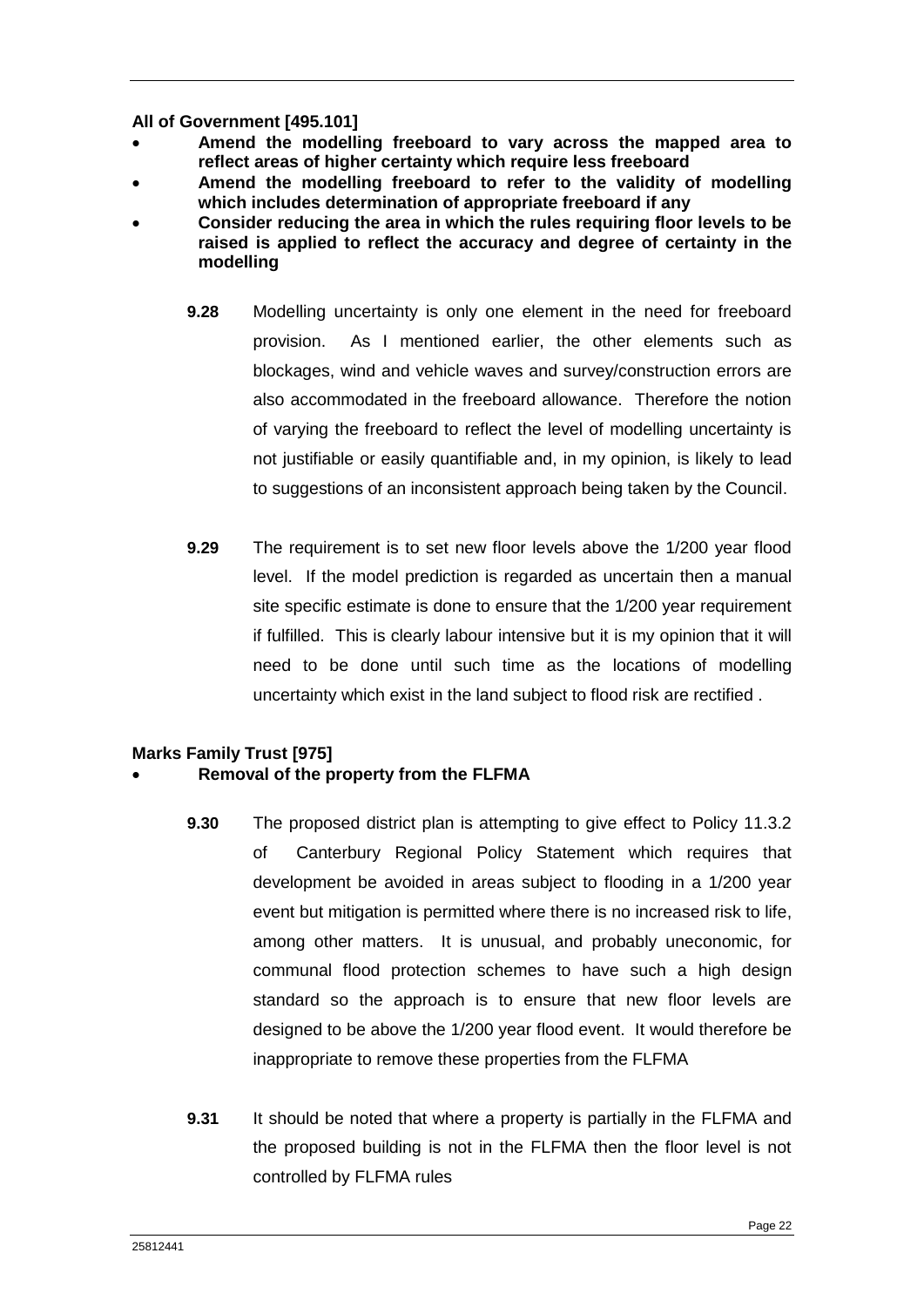**All of Government [495.70]** 

- **The proposal's treatment of risk is guided by the RPS (Policies 11.2 and 11.3) which provides strong guidance on the level of risk that should be addressed**
- **The Council goes further than required by the RPS in addressing risk, by taking into account high-end sea-level rise estimates, adding 'freeboard' estimates, combining hazards in its estimates, and using regulatory provisions as the main tool for risk mitigation**
- **The Natural Hazards Proposal deals with multiple risks, but the risks that have the greatest effect on the largest area are those covered by the Flood and Fill Management Areas.**
	- **9.32** The T&T report on the implications of sea level rise for Christchurch produced in August 2013 recommends that the Council should plan for the possibility of a 1.0m Sea Level Rise by 2115. This is a mid-range estimate, rather than a high-end estimate of sea level rise in the next 100 years and is appropriate for the life of the buildings which would need to comply with the floor level requirements.
	- **9.33** With regard to combining of hazards, the hazards of rainfall and tide levels have been combined in practical ways – because higher-thannormal tides often accompany rain storms as a result of low atmospheric pressures and storm surge effects.
	- **9.34** The freeboard allowance of 400mm covers all forms of estimation and construction error and drainage system failure as well as waves. It is a pragmatic allowance - as any one of these causes could result in a 400mm error, but there is a very small chance that they will all apply simultaneously to any given situation.
	- **9.35** It is my opinion that regulation is an appropriate tool for this risk mitigation, and that the regulatory approach is appropriate in this instance, as it targets floor levels which are the most vulnerable risk area to a level of protection which would not be available from most other forms of communal flood protection. It also makes the community self reliant and resilient.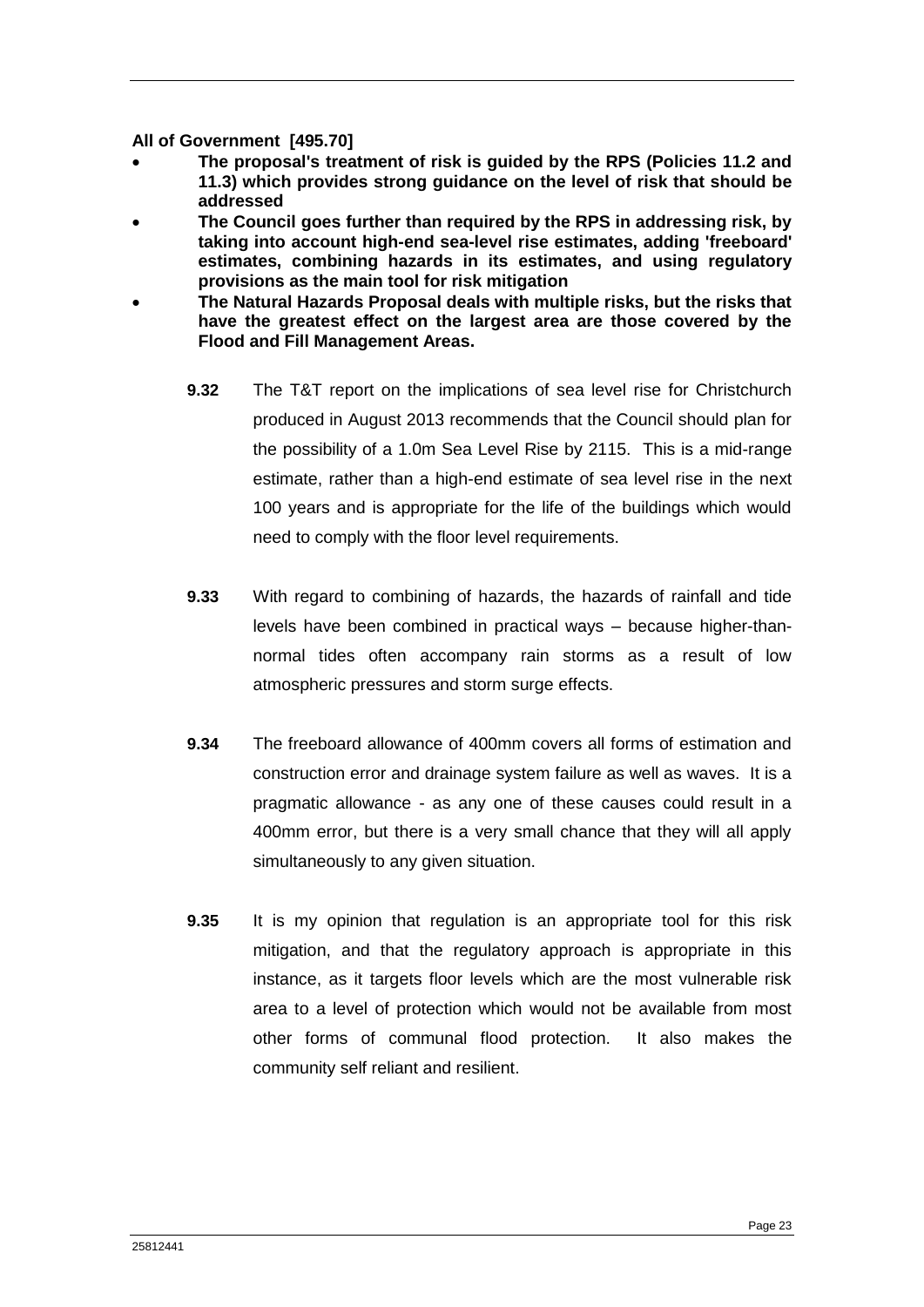# **Chrys Horn [1153.1]**

## **Please include a provision that landowners and potential purchasers be provided with an estimate of the flooding risk for their land, or the land they are looking to purchase**

**9.36** This information is provided on the flooding and floor level maps which are currently on the City Council Website at:

<http://maps.cera.govt.nz/advanced-viewer/?Viewer=Ccc-Floor-Levels>

**9.37** It is planned that this data will be continued, extended and updated into the future. It is thus available to anyone unless their site has yet to be finally modelled in which case flooding an floor level information can be requested from the Council

#### **Peter Haughey [195.1] & Burwood Pegusus Community Board[375.4] Erect stopbanks along the Avon Heathcote estuary**

- **9.38** Stopbanks are an additional form of protection that could be contemplated, especially for protection from more frequent street flooding, but they do not provide the same certainty of protection to vulnerable floors because water can pond on either side of a stopbank in extreme local Christchurch rainfall events. This is unlike the stopbanks on the Waimakariri which flood because of distant rainfall or snowmelt and so water is unlikely to arise on both sides of the stopbanks in a major event.
- **9.39** In my opinion, it is unlikely that stopbanks designed for a 1/200 year event, and associated pumping to clear water accumulated behind the stopbanks, would be regarded as affordable by the community.

#### **Isaac Conservation and Wildlife Trust [704.10]**

- **Amend section 5.3.2 b. Restrict activities locating where they could undermine the integrity of the Waimakariri River secondary stopbank system***, unless effects of the activities on the secondary stopbank can be mitigated.*
	- **9.40** "Mitigation" may not be sufficient in view of the consequences of the Waimakariri stopbank failure. Avoidance of undermining the integrity of the stopbanks is therefore necessary. In my opinion, the wording of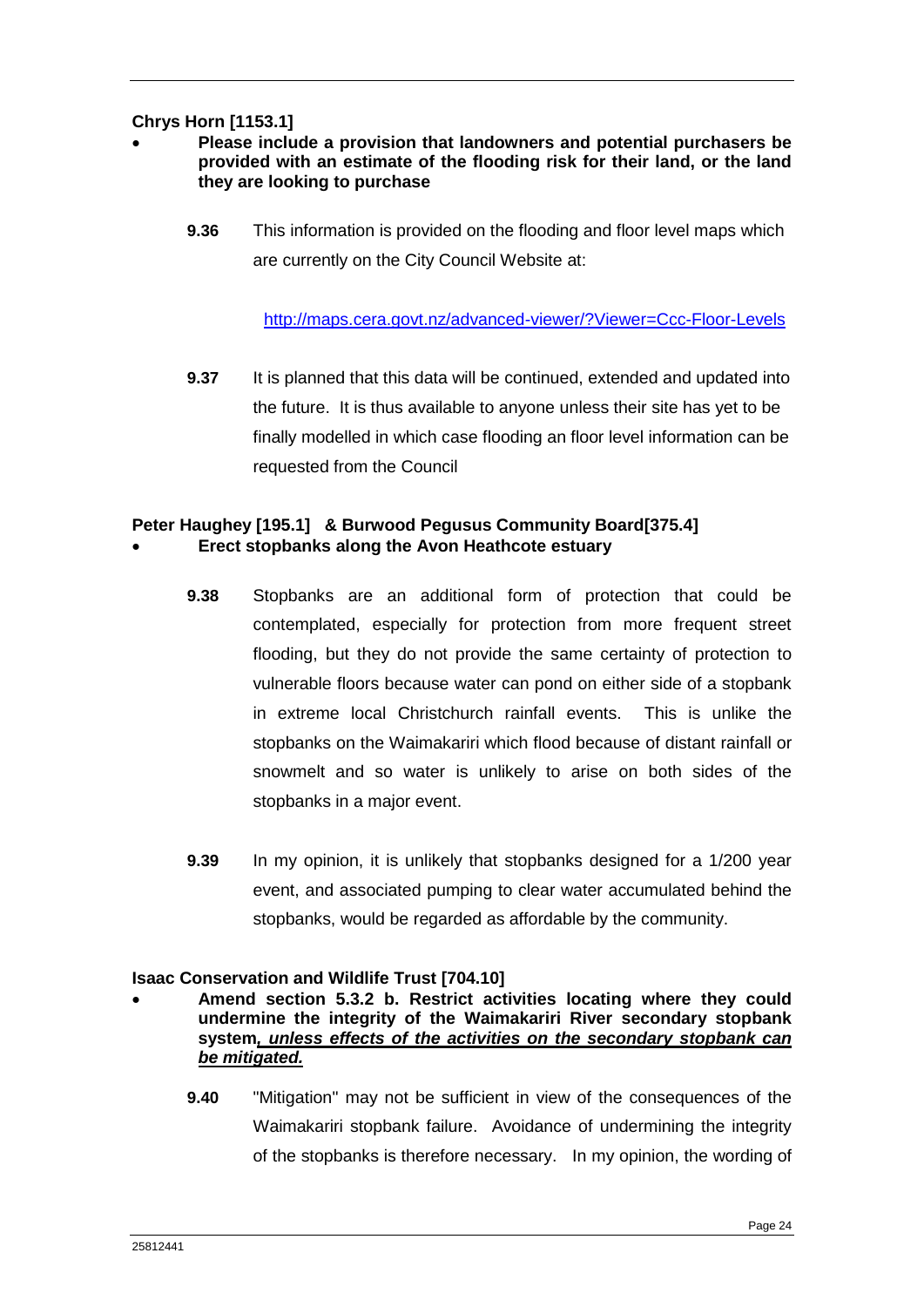section "5.3.2 Policy Flood Protection Works b" as it stands does not preclude activities which would not undermine the integrity of the stopbank.

# **Case [957.7]**

## **The inclusion of the consideration of alternative storage**

- **9.41** The Case submission considered that the wording of rule 5.8.1.2 c which limits the Councils discretion to "Any proposed mitigation measures and their effectiveness and environmental impact, including any benefits associated with flood management" should include the consideration of the creation of alternative storage.
- **9.42** The wording of 5.8.1.2 c as it stands does not appear to preclude the consideration of mitigation by the creation of alternative (or compensatory) storage. However other wording may make this matter more clear. A recommendation to this effect was also made by the experts joint statement on flooding.

# **Cashmere Park Trust and Cashmere Rural Landowners [328.1]**

# **Remove the 400mm freeboard till further planning is done**

**9.43** In my opinion, for the reasons set out earlier in my evidence, the 400mm freeboard is a necessary allowance which will avoid subsequent retrofitting of flood mitigation measures if any of a number of imperfections arise in the course of development or during a storm event – including waves on the surface of the water. If further planning work is necessary the conservative tendency would be to increase the freeboard tolerance rather than to reduce it and thus I do not accept the proposition to remove the 400mm freeboard till further planning is done.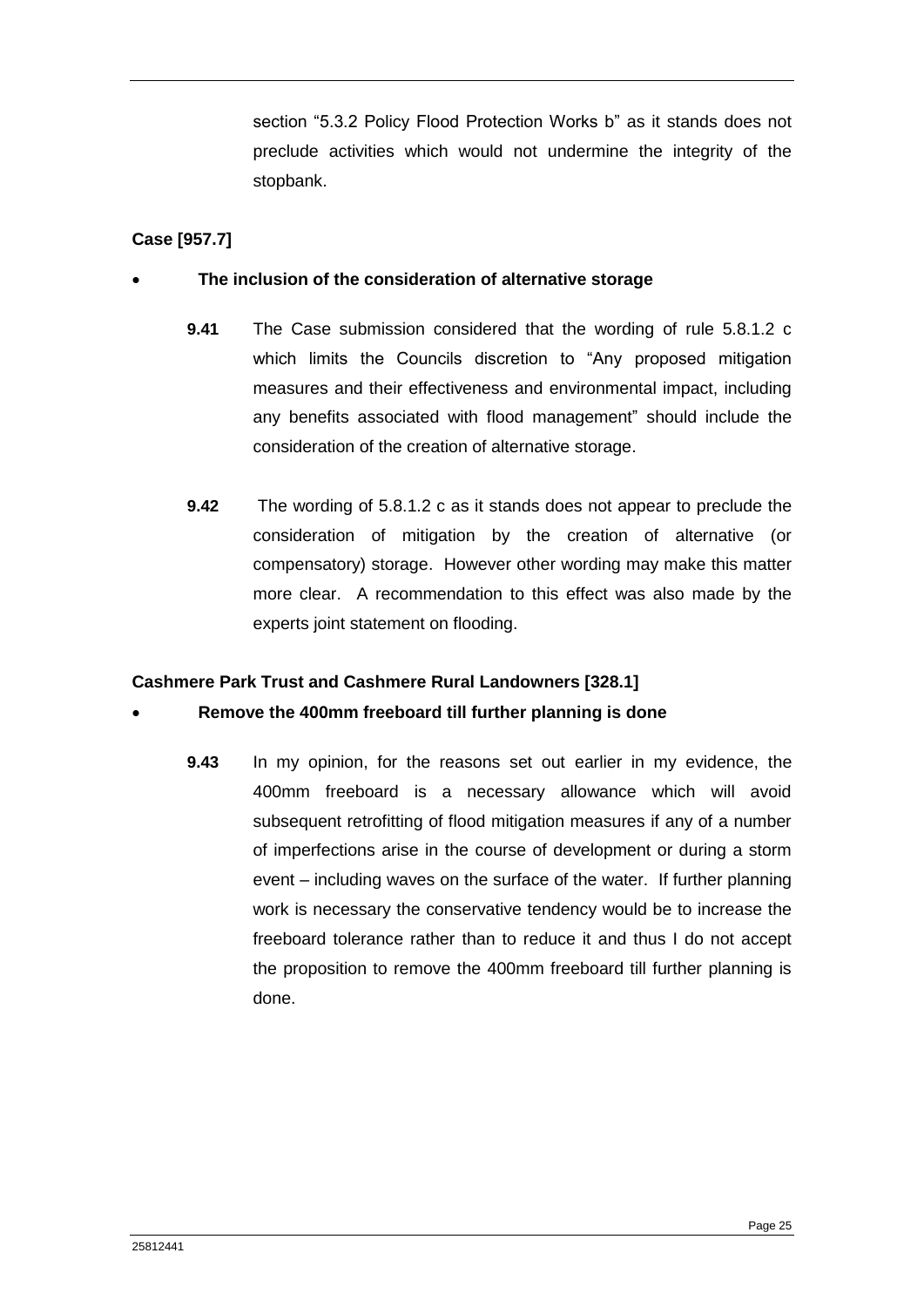## **CERA – All of Government [495.92]**

## **Reduce the area in which rules requiring floor levels to be raised apply to reflect accuracy and degree of certainty in the modelling**

**9.44** We agree with the general idea of this part of CERA's submission. Parts of the Christchurch floodplains have not been included in the FLFMA pending further modelling. Further extensions to the FLFMA will be notified in phase 2 of the pDPR when we have more certainty in the modelling of those areas.

## **CERA – All of Government [495]**

- **Terminology is consistent with engineering practice, and refers to 200 year ARI (Average Recurrence Interval) or 1/200 AEP Annual Exceedance Probability).**
	- **9.45** This matter was also noted in the T&T submission. There are a number of ways of describing return intervals for natural hazards as discussed above.

#### **CERA – All of Government [495.92]**

- **Delete reference to 1m sea level rise and replace with** *"including the current adopted sea level rise prediction as adopted by Christchurch City Council"***.**
	- **9.46** This matter was also noted in the T&T submission. A variable sea level rise specified in the plan would mean that the District Plan would need to be re-notified each time the Council wanted to change the Sea level rise provision.

#### **Dan Van Asch [1062.2]**

- **Where possible, and with reference to detailed catchment information, enhance the flood storage capacity and function of natural floodplains, wetlands and ponding areas.**
	- **9.47** Considerable investigation has been done in relation to the storage potential of various natural basins in the upper Heathcote catchment in support of the South West Integrated Catchment Management Plan and in support of Variation 48 to the present City Plan which established the Flood Ponding Area in Hendersons Basin. Future works are planned for Cashmere/Worsleys valley in conjunction with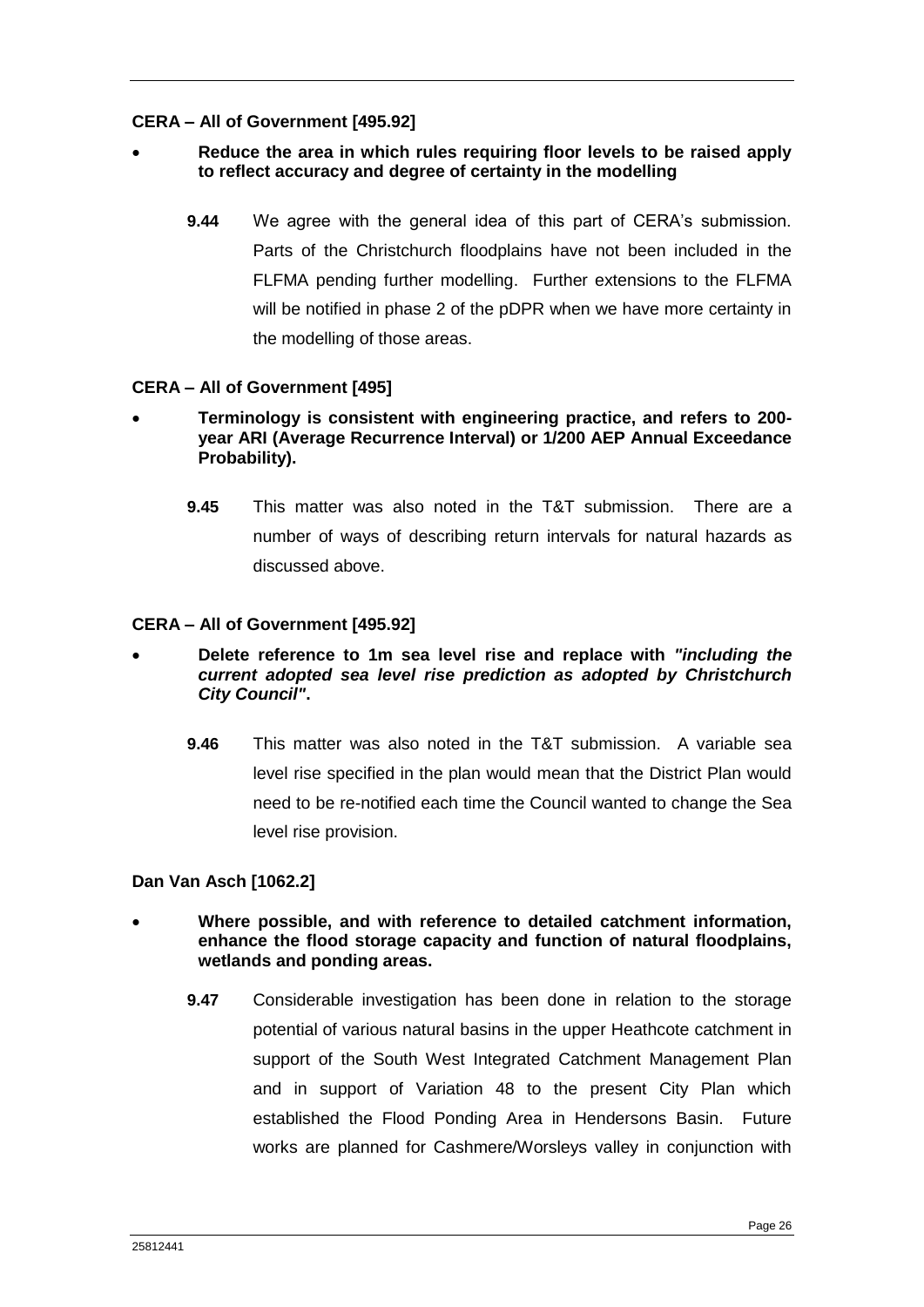subdivision in that area and there are also possibilities for flood storage in Hoon Hay Valley, but no detailed work has been done in that area.

- **9.48** The present policy contains the wording "a. Maintain the flood storage capacity and function of natural floodplains, wetlands and ponding areas, including the Hendersons Basin, Cashmere Stream Floodplain, Hoon Hay Valley, Cashmere-Worsleys Ponding Area, Cranford Basin, and Lower Styx Ponding Area"
- **9.49** In principle I agree with the suggestion that the policy could be more pro-active wording by adding "a. Maintain *and enhance…."* to the present wording. I think it would go without saying that the latest detailed catchment information would be used to progress any such initiative.

# **Generation Zero [1149.8]**

- **We contend that any development should need to take into account how it might be affected by a reasonable mid-level prediction of sea level rise before it is able to be approved. In Christchurch we have seen the impacts of having to move large areas of housing due to unacceptable risk factors. It would be an insult to allow development into areas where the risk of sea level rise is high.**
- **Planning should be done so that built infrastructure takes into account risks and is resilient to climate change and other natural hazard risks for extended periods of time and growth.**
	- **9.50** The Generation Zero submission as stated above seems to very much support the thrust of the policies and implementation of these in the proposed district plan.

# **NPT [707.6]**

- **For example in an identified flood hazard area (eg a floor level and fill management area), where a building is proposed to be established, even a small building could conceivably be said to potentially displace flood waters and therefore be transferring risk to other places.**
	- **9.51** NPT have suggested that Policy 5.2.5 be deleted. Among other things this policy deals with the need to avoid worsening, adding or transferring hazard.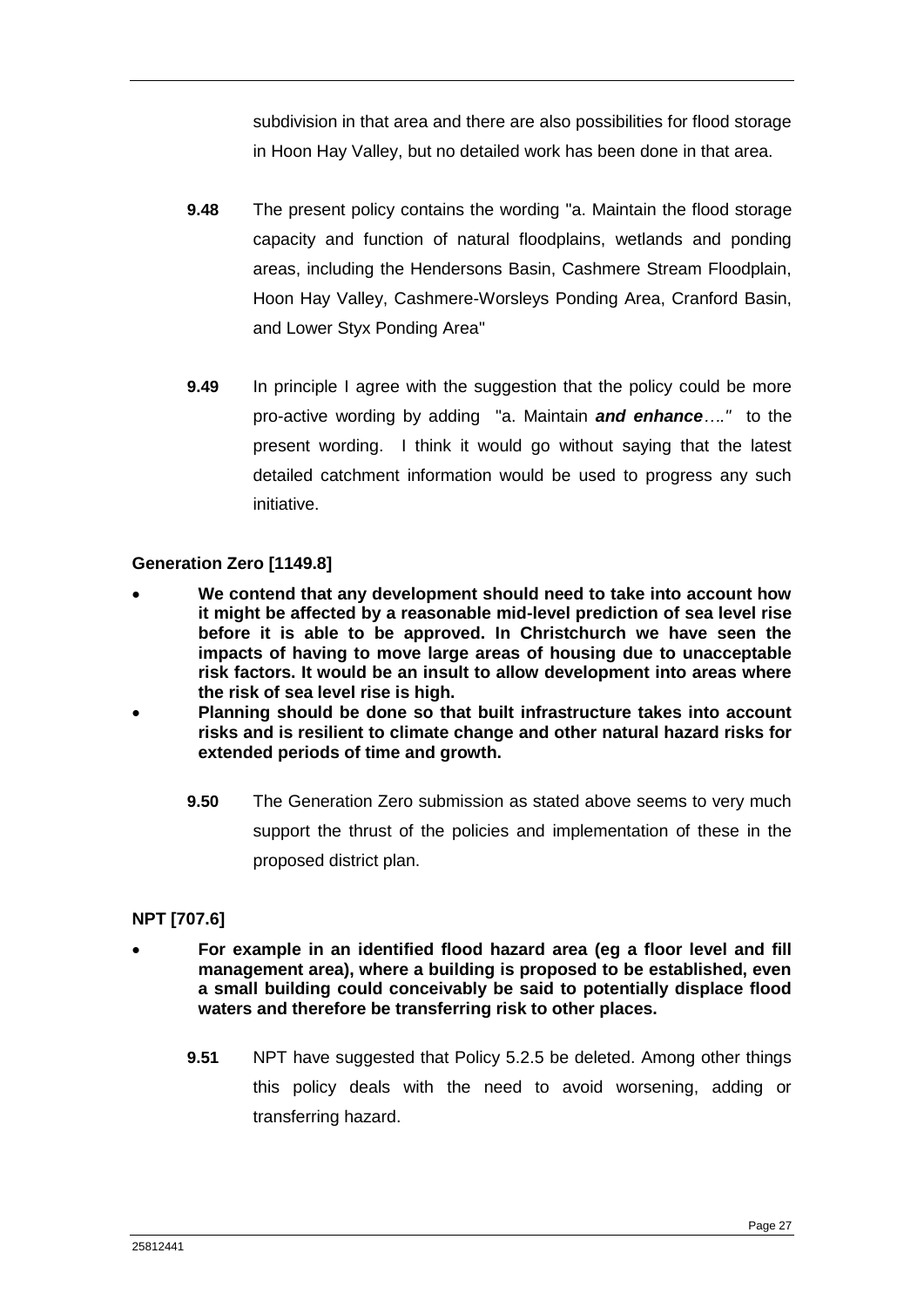**9.52** NPT's comment above raises a question of materiality and the adequacy of the drainage system in the location. Generally such matters are dealt with on a case-by-case basis – but the principle remains that the risk needs to be mitigated if there is significant displacement and/or diversion of water which would have more than minimal detrimental effects elsewhere. My view therefore is that such a policy is necessary.

## **Smith [1471]**

## **Reduce the 200 years down to 100 years (double the present 50 years)**

- **9.53** The Smith submission is suggesting that the return interval standards proposed are too high.
- **9.54** The 1/50 year design standard relates to the requirements of the Building Act
- **9.55** The proposed district plan is giving effect to Policy 11.3.2 of Canterbury Regional Policy Statement which requires that development be avoided in areas subject to flooding in a 1/200 year event but mitigation is permitted where there is no increased risk to life.
- **9.56** This is the reason for floor levels being set at the 1/200 year level plus freeboard - but it does not require that flooding of land does not occur in such an event. The vulnerable floors in dwellings are thus protected in the fairly rare 1/200 year events which offers the community a high degree of self reliance and resilience.

#### **Stedman [9]**

## **Clear out and deepen the river channels and remove plants which restrict river flows**

**9.57** The Stedman submission suggests that clearing out the river channels and removing plants is an appropriate response to flooding. The required level of protection which is a 1/200 year flood event is however, well beyond the normal "within bank" capacity of the rivers and tributaries of Christchurch. Flooding onto the floodplains is therefore inevitable in such an extreme event. It is likely that most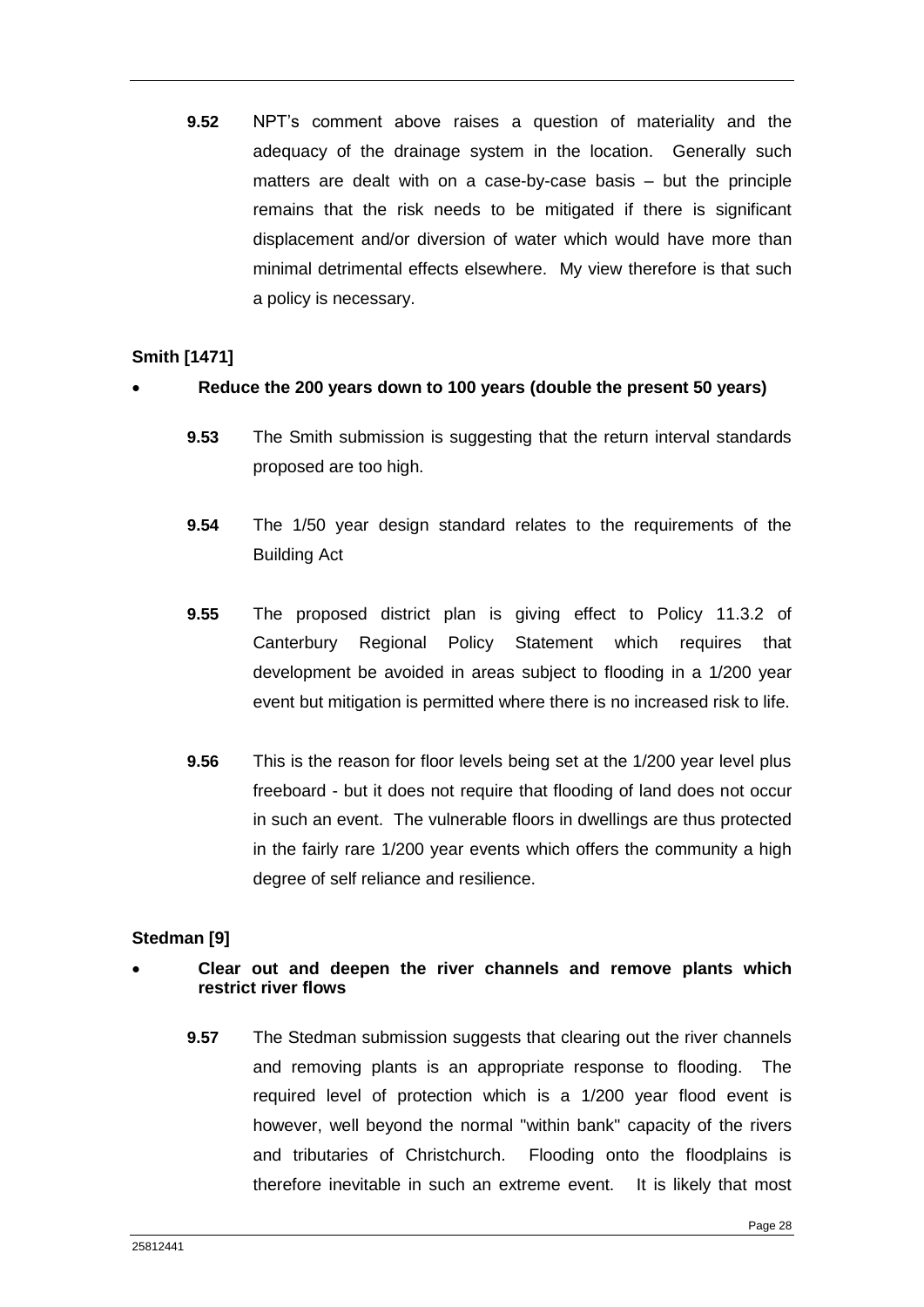flood protection measures – including channel clearance and those provided for new subdivisions - will have failed or have been overwhelmed in such an event.

- **9.58** The Proposed District Plan is aimed at providing protection to the most vulnerable assets - which are those above floor levels – in an extreme 1/200 year event. It assumes that local river stopbanks have been overtopped or otherwise failed and it assumes that no special dredging measures are in place.
- **9.59** The maintenance standards for rivers and other surface water management infrastructure is not addressed in the District Plan but rather in the Council's Activity Management Plan's

# **Cr Hasson [979]**

# **Add the Halswell River Basin catchment area to the list in section 5.3.3**

- **9.60** Submitter Cr Hasson from Selwyn District Council has requested that the flood storage areas in the Halswell River basin be protected to protect infrastructure in the Halswell catchment but outside the Christchurch City Council district.
- **9.61** The investigations of the Halswell catchment have not reached the stage of the investigations in other Christchurch catchments. It is clear that there are high hazard flooding areas within the portion of the Halswell catchment within the Christchurch territorial boundaries and that there are also areas which should be identified as FLFMA which include the Flood Management Area in the operative plan and other areas as well. These matters will be progressed in stage 2 of the review.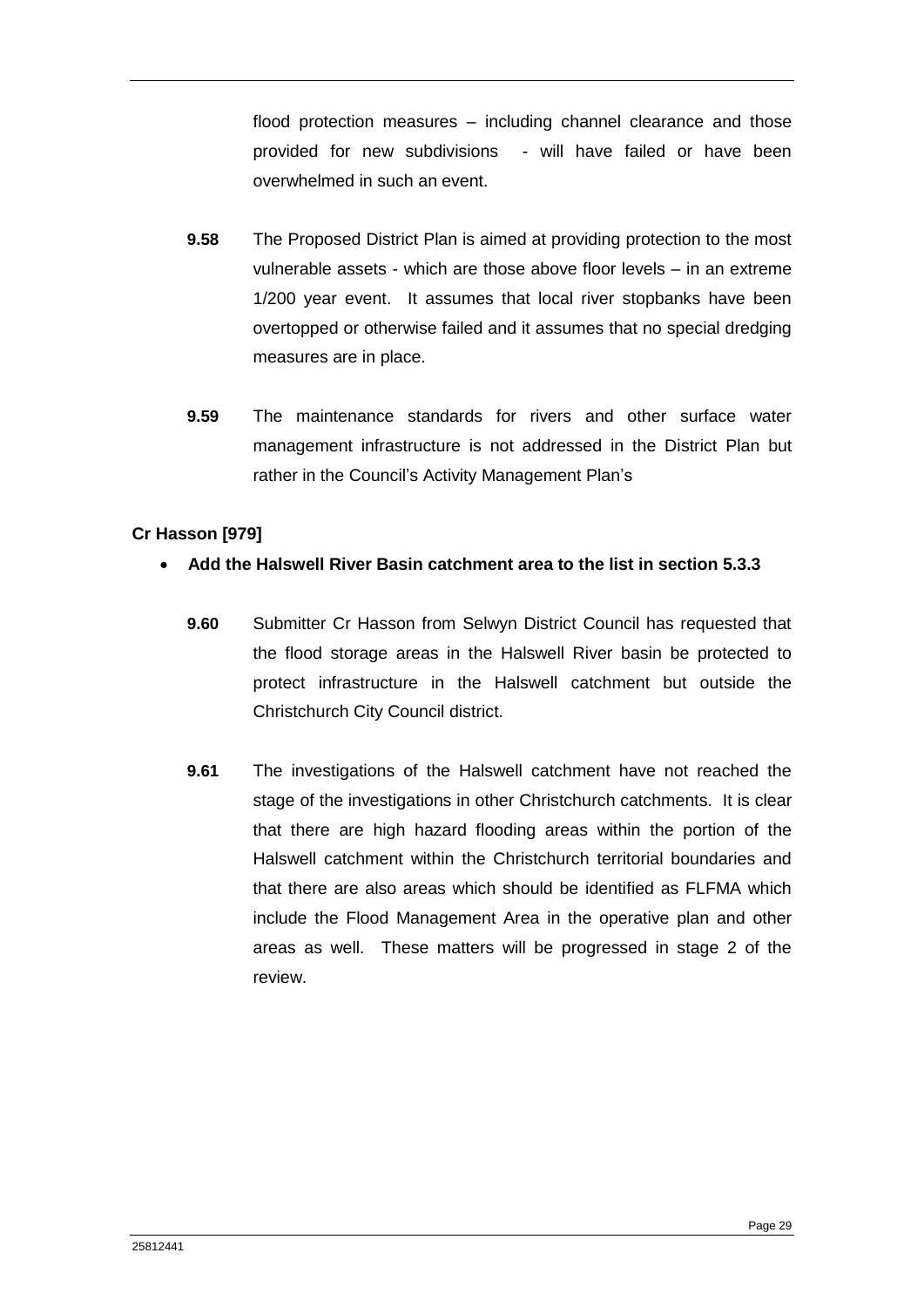## **Halswell Residents Association [306]**

- **Concern about Meadowlands Development and**
- **provision of detailed information about flood scenarios and stormwater contamination.**
	- **9.62** The Halswell Residents association expressed concern that developments such as Meadowlands may lead to flooding in other areas.
	- **9.63** The Meadowlands and all other new developments will be required to mitigate its adverse stormwater effects and is not solely reliant on the one measure of setting sufficiently high floor levels for flood protection
	- **9.64** With respect to the provision of detailed flooding risk information, detailed flooding maps are being made available on the Council's website and this includes floor level information as it becomes available. There are no plans to provide the high level of detail of flooding scenarios and descriptions which are being requested in paragraph 2.4 of the submission. That would require extensive investigations on a site-by-site basis which are beyond the scope of the present modelling programme.

# **GM Bennett [391]**

# **Flooding and flood management in the South West of the city – Halswell Hoon Hay Area**

- **9.65** GM Bennett has expressed concern about the inadequacy of stormwater management facilities in the South West Area. The examples of dedicated ponding areas in Wigram Skys and on the Southern Motorway which are cited by as good examples of what need to be done by GM Bennett are outcomes of the South West Area stormwater management plan and these approaches are planned for all the greenfield developments in that area.
- **9.66** The photograph included in the submission shows Hendersons Basin which has been defined in the city plan as a "flood ponding area" for the purposes of continuing its function as a "natural detention basin" and limit flooding particularly along the Heathcote River downstream of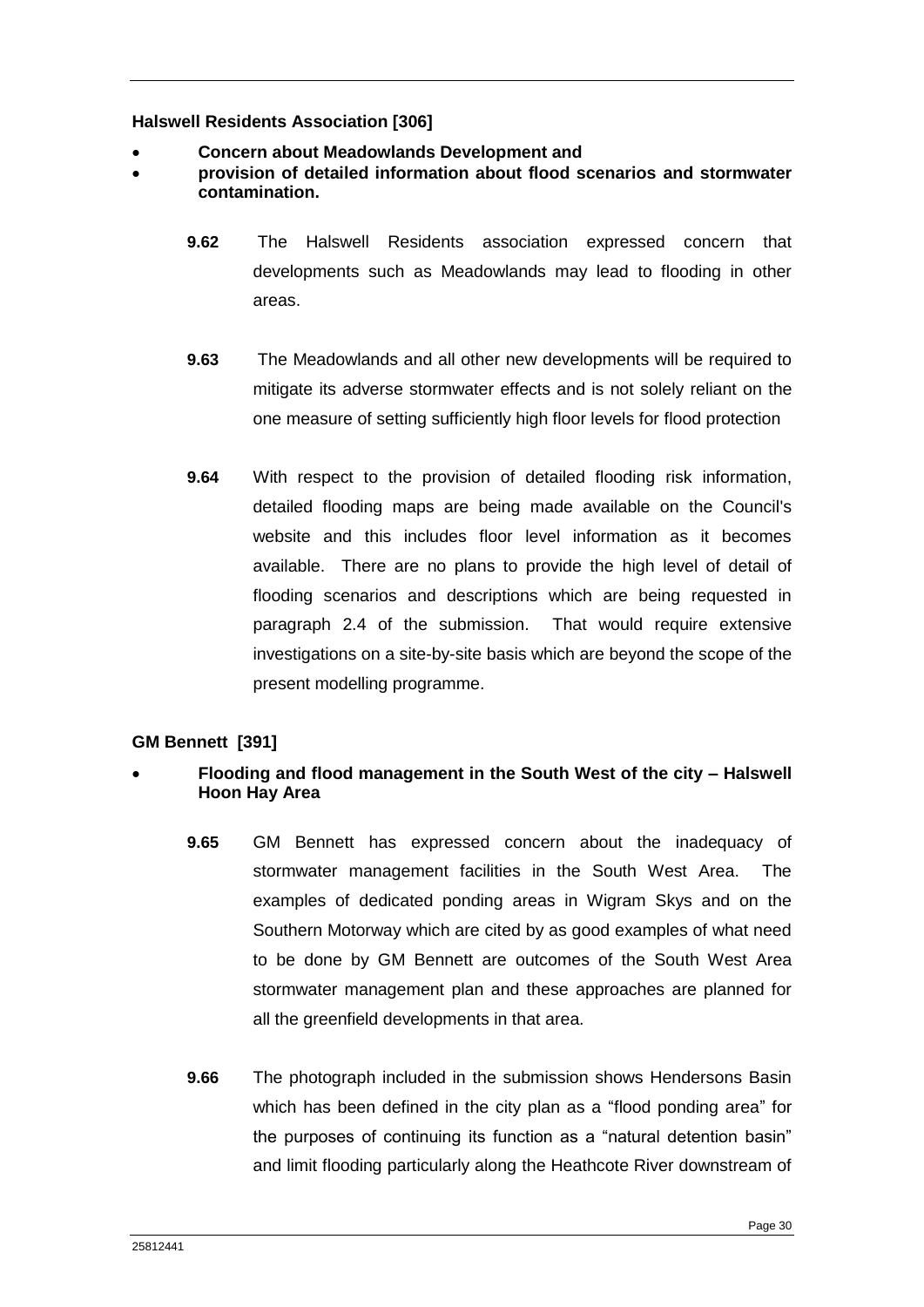the basin. The City Council has purchased a significant proportion of the basin for stormwater management purposes.

# **M Leigh [435]**

# **30 Blair Avenue Increases in density will lead to more water in Dudley Creek**

**9.67** M Leigh is concerned that increases in density will necessarily lead to increases in runoff. In response to paragraph 4 of the submission, any increase in site coverage are usually examined for their significance in terms of increases in runoff as a part of a the building consent process and mitigation is specified as necessary.

## **N D Bacon [731]**

# **Questions about the flood boundary lines on the property at 376 Sparks Rd**

**9.68** The zig-zag lines which have been questioned by ND Bacon are the representation of the square flood model cells which show the boundary of the zones. Most of the property is in the Hendersons basin flood ponding area and a slightly larger proportion in the FLFMA.

#### **P & J McAfee [746]**

#### **Floor Level and Fill management area Petrie Warden and Averill St**

- **9.69** The submitters questioned why some areas of Petrie Street flooded in recent events which are not in the FLFMA and why their property is included in the FLFMA.
- **9.70** The FLFMA is determined by modelling a design storm of a 1/200 year return interval and then adding a 250mm freeboard above that predicted level. It also assumes a 16% increase in rainfall intensity as a result of climate change effects. I would expect therefore, that the FLFMA would be a larger area than actually experienced flooding in the March 2014 flood event and other recent flood events. So this would explain why a property which did not flood in recent events is included in the FLFMA. I do not have sufficient information to